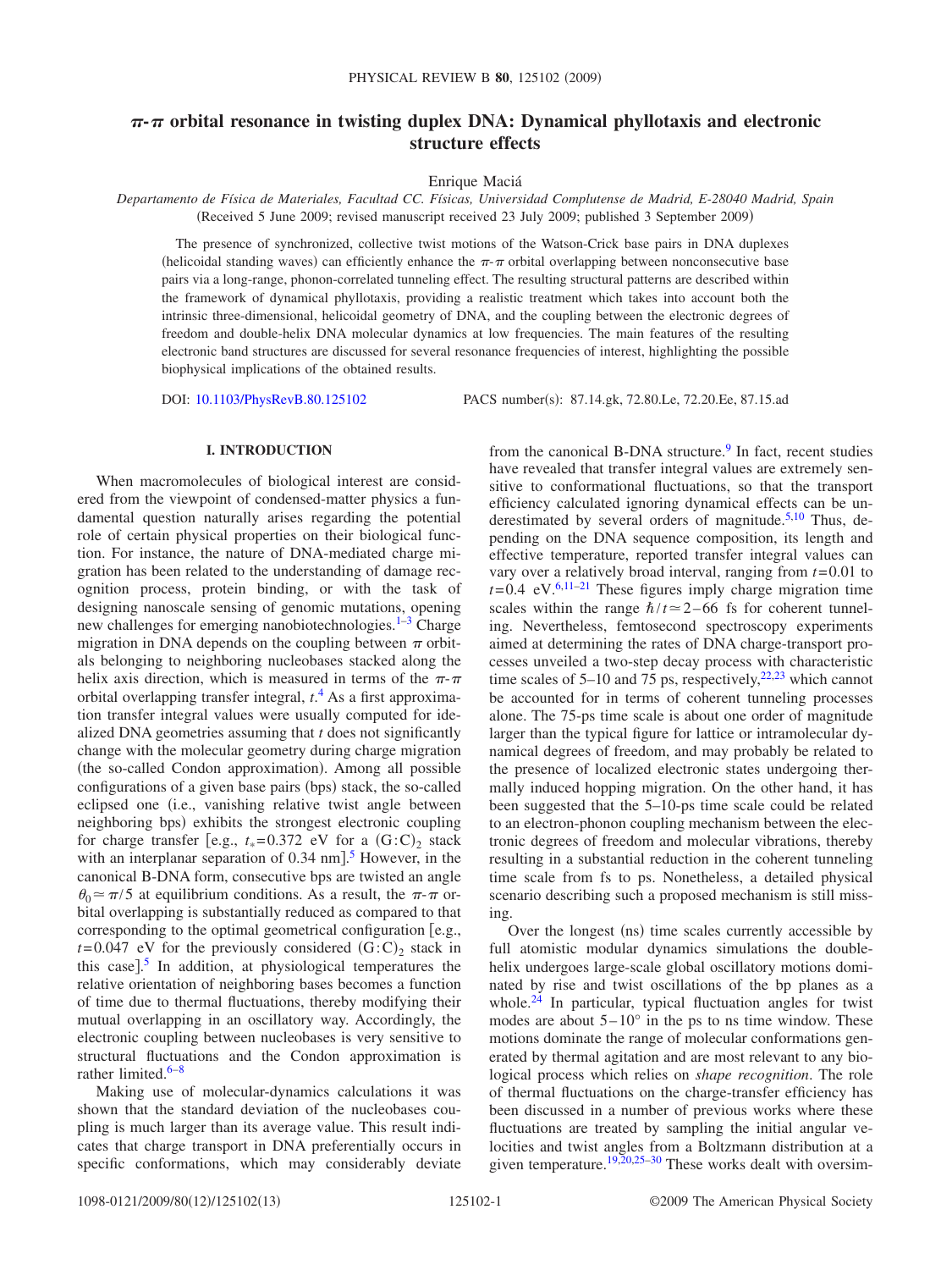plified spatial structures, where DNA chain is described in terms of effective linear (one-dimensional) or ladderlike (two-dimensional) models. $31$  Subsequently, the combined effect of helical structure and bps twist motion on charge transfer through more realistic duplex DNA at low temperatures was considered.<sup>32</sup> The physical picture emerging from that work was that although an ensemble of bps twisting back and forth around the helix axis generally results in a degraded charge-transfer efficiency, a significant improvement of charge migration can occur via charge coupling to certain lattice modes at low temperatures, in line with several works suggesting that structural fluctuations may facilitate charge transfer in DNA[.9,](#page-11-6)[33](#page-11-19)[,34](#page-11-20) In fact, recent quantum-mechanics/ molecular-dynamics studies of a duplex  $(GT)_{15}$  oligomer have shown the presence of large fluctuations of  $t^2$  (the magnitude determining the charge-transfer rate) about one order of magnitude larger than the averaged  $\langle t^2 \rangle$  value, occurring every 1 ps on the average.<sup>5</sup> Following this approach, a systematic study of those  $\pi$  stack conformations leading to higher mobilities has been performed for several DNA duplex oligomers[.10](#page-11-7) However, the analysis of the obtained molecular-dynamics snapshots does not provide a clear enough picture on the spatial stack structures showing the best hole mobility. Accordingly, some complementary approaches would be welcome in order to get a more detailed picture of the optimal DNA stack configurations. $5,6,11$  $5,6,11$  $5,6,11$ 

Spurred by these results, in the present work we shall study the physical role of collective twist motions of the bps which occur in a synchronized manner, giving rise to the emergence of helicoidal standing waves in the DNA duplex. The resulting structural patterns will be described in the framework of dynamical phyllotaxis, by focusing on the presence of long-range spatial correlation effects mediated by twist phonons coupling. Though strictly speaking phyllotaxis is a botanical issue,  $35$  in a wider sense, the notion of phyllotaxis can be applied to a variety of physical systems that exhibit a self-organization very similar to a botanical one, like Bernard convection cells,  $36$  or vortex lattices in superconductors. $37$  In these systems the emergence of phyllotactic patterns can be studied under controlled situations by mimicking the growth conditions in a plant. To this end, basic botanical elements were treated as pointlike particles interacting through a repulsive potential and their location was determined by calculating the total energy due to all the previous ones, then placing the new element at the point of minimum energy.<sup>38</sup> Accordingly, these results suggest that phyllotaxis may be a general phenomenon in soft lattices composed of interacting subsystems under strong deformation conditions. Quite remarkably, these conditions are fulfilled by DNA chains as we will show in the present work. In this way, we disclose the relationships between a number of  $\pi$ - $\pi$  overlapping resonance frequencies and the main features of the resulting DNA electronic band structure, providing a realistic treatment which takes into account (i) the intrinsic three-dimensional, helicoidal geometry of DNA, and (ii) the coupling between the electronic degrees of freedom and (low frequency) duplex DNA molecular dynamics.

#### **II. DNA MODEL DESCRIPTION**

<span id="page-1-3"></span>Two kinds of order coexist in biological DNA, each one related to two separate subsystems in the DNA helix, namely,

the nucleobase system and the backbone system.<sup>39-[41](#page-11-26)</sup> Thus, one has periodic structural order at the *atomic scale* in the sugar-phosphate backbone, yielding discrete Bragg spots in x-ray diffraction patterns, which exhibit a characteristic St. Andrew's cross-shaped pattern. On the other hand, one has aperiodic, informative chemical order at the *molecular scale*, as determined by the sequence of Watson-Crick bps. The chemical order of the bps sequence can be properly characterized by *ab initio* quantum chemistry calculations, which properly highlight the emergence of molecular orbitals beyond the atomic scale. In order to describe the nucleobase system electronic structure, defining most basic properties of DNA molecule, we must consider a model Hamiltonian accounting for different scales of time and energy by means of an adequate choice of generalized coordinates describing both electronic and dynamic DNA degrees of freedom. Thus, effective model Hamiltonians can be expressed as the sum of two main contributions  $H = H_e + H_l$ , where  $H_e$  describes the charge dynamics over the  $\pi$ -stacked electronic system and  $H_1$  describes the duplex DNA dynamics. The electronic degrees of freedom of a double-stranded DNA including sugar-phosphate and environmental effects) are described in terms of the effective Hamiltonian, 32,[42](#page-11-27)[,43](#page-11-28)

<span id="page-1-0"></span>
$$
H_e = \sum_{n=1}^{N} \tilde{\varepsilon}_n(E) c_n^{\dagger} c_n - \sum_{n=1}^{N-1} t(\theta_{n,n+1}) (c_n^{\dagger} c_{n+1} + c_{n+1}^{\dagger} c_n), \quad (1)
$$

where  $c_n^{\dagger}$  ( $c_n$ ) is the creation (annihilation) operator for a charge at *n*th site, and  $N$  is the number of bps. Equation  $(1)$  $(1)$  $(1)$ describes the charge propagation through a DNA duplex in terms of an equivalent one-dimensional lattice, where the renormalized "atoms" correspond to complementary pairs in the original DNA molecule whose on-site energies  $\tilde{\epsilon}_n(E)$  $\in \{\alpha(E), \beta(E)\}\$  depend on the charge energy *E* and enclose the quantum description of the Watson-Crick bp energetics through the expressions $42,43$  $42,43$ 

<span id="page-1-2"></span>
$$
\alpha(E) = \alpha_0 + \alpha_1 E + \frac{2t_b^2}{E - \gamma}, \quad \beta(E) = \beta_0 + \beta_1 E + \frac{2t_b^2}{E - \gamma},
$$
\n(2)

with  $\alpha_0$ ≡ *a*<sub>0</sub>−γ $\alpha_1$ ,  $\beta_0$ ≡ *b*<sub>0</sub>−γ $\beta_1$ ,  $a_0$ ≡ *t*<sub>*GC</sub>*+2(ε<sub>*G*</sub>+ε<sub>*C*</sub>), *b*<sub>0</sub></sub>  $\equiv t_{AT} + 2(\epsilon_A + \epsilon_T)$ ,  $\alpha_1 \equiv (\epsilon_G^2 + \epsilon_C^2)/t_b^2$ , and  $\beta_1 \equiv (\epsilon_A^2 + \epsilon_T^2)/t_b^2$ , where  $t_{GC(AT)}$  describes the hydrogen bonding between the complementary bases,  $\varepsilon_k$  are the nucleobases on-site energies,  $t_b$  describes the transfer integral between backbone and base states, and  $\gamma$  accounts for the sugar-phosphate backbone on-site energies, generally depending on the presence of water molecules and counterions attached to the backbone. Finally, the parameter  $t(\theta_{n,n+1})$  describes the  $\pi$ - $\pi$  overlapping transfer integral, where  $\theta_{n,n+1}$  measures the relative angular displacement between two adjacent bps around the helix axis. For small enough twists this transfer integral can be approximated  $as<sup>32</sup>$ 

$$
t(\theta_{n,n\pm 1}) \simeq t_0(1 - \chi |\theta_{n,n\pm 1}|^2), \tag{3}
$$

<span id="page-1-1"></span>where  $t_0$  is the transfer integral value corresponding to the eclipsed geometry (i.e.,  $\theta_n \equiv 0$ ) and the dimensionless parameter  $\chi = \overline{\eta}(R_0/l_0)^2 > 0$  measures the coupling strength be-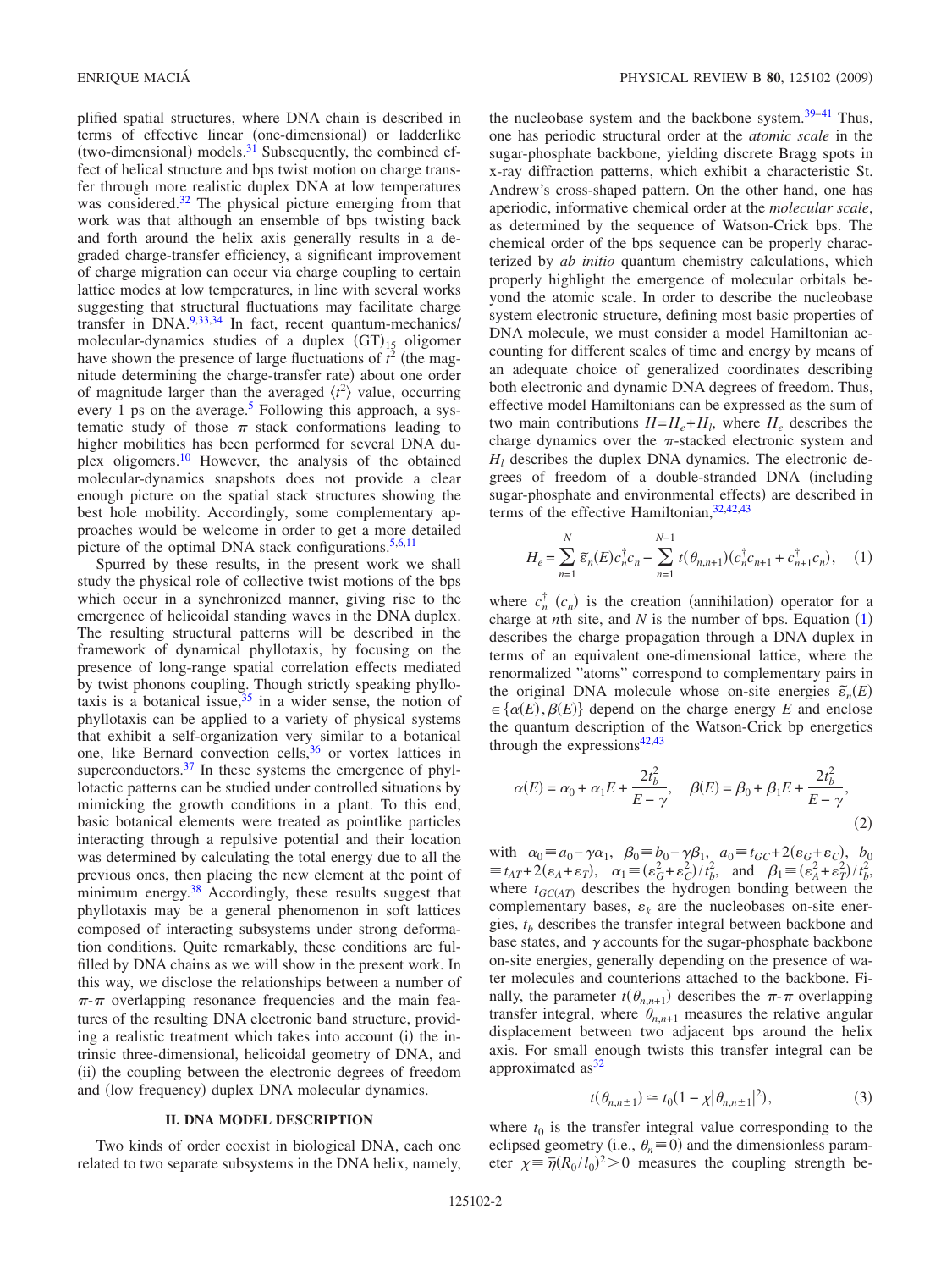<span id="page-2-0"></span>TABLE I. Parameters adopted for the effective Hamiltonian considered in this work. Electronic Hamiltonian parameters are arranged in order to illustrate the different energy scales of relevance in the DNA system (in eV) (Refs.  $42$  and  $43$ ). Nucleotides masses (including nucleobase, sugar and phosphate group masses) are expressed in u.m.a. units. Sugar-phosphate backbone elastic constant *k* and charge-lattice coupling coefficient  $\chi$  values taken from Ref. [46](#page-12-3) and Ref. [47,](#page-12-4) respectively.

| Model Hamiltonian parameters                    |  |  |  |  |  |  |
|-------------------------------------------------|--|--|--|--|--|--|
| $\gamma = 12.27$                                |  |  |  |  |  |  |
| $\varepsilon_G$ =7.77, $\varepsilon_C$ =8.87    |  |  |  |  |  |  |
| $\varepsilon_A = 8.25$ , $\varepsilon_T = 9.13$ |  |  |  |  |  |  |
| $t_b = 1.5$ , $t_0 = 0.15$                      |  |  |  |  |  |  |
| $t_{GC}$ =0.90, $t_{AT}$ =0.34                  |  |  |  |  |  |  |
| $m_G$ =347.05, $m_C$ =307.05                    |  |  |  |  |  |  |
| $m_A = 331.06$ , $m_T = 322.05$                 |  |  |  |  |  |  |
| $k=0.014$ eV $\AA^{-2}$                         |  |  |  |  |  |  |
| $x = 2.92$                                      |  |  |  |  |  |  |

tween the charge and the lattice system, where  $R_0 \approx 1$  nm is the B-DNA equilibrium radius,  $l_0 = \sqrt{h_0^2 + 4R_0^2} \sin^2(\theta_0/2)$  $\approx$  0.7 nm, is the equilibrium distance between neighboring bases along the helical strand,  $h_0 \approx 0.34$  nm is the equilibrium separation between two successive bp planes along the helix axis, and  $\bar{\eta} = 1 + |\eta_{pp\pi}| / \eta_{pp\sigma}$ , where  $\eta_{pp\pi}$  and  $\eta_{pp\sigma}$  describe the hybridization matrix elements between neighboring bases  $p_z$  orbitals.<sup>4</sup> Equation ([3](#page-1-1)) generalizes the function adopted in some previous works, which implicitly assumed  $\chi = 1/2$  (i.e.,  $t \approx t_0 \cos \theta_{n,n \pm 1}$ ).<sup>[25,](#page-11-15)[27](#page-11-29)[,28](#page-11-30)[,44](#page-12-0)[,45](#page-12-1)</sup>

When describing the phonon dynamics in DNA one can disregard the inner degrees of freedom of the bases, since we can separate the fast vibrational motions of atoms about their equilibrium positions from the slower motions of molecular groups. In this work we shall focus on the low-frequency dominant twist mode, hence keeping the DNA radius constant. In that case, one can express the lattice Hamiltonian in the form $32$ 

<span id="page-2-1"></span>
$$
H_{l} = \frac{1}{2\xi^{2}}\sum_{n=1}^{N} \frac{p_{n}^{2}}{m_{n}} + 4k\sum_{n=1}^{N-1} \left(\sqrt{c^{2}\phi_{n,n+1}^{2} + R_{0}^{2}\sin^{2}\phi_{n,n+1}} - \frac{l_{0}}{2}\right)^{2},
$$
\n(4)

where  $\xi = \sqrt{R_0^2 + c^2}$ ,  $c = h_0 / \theta_0$ ,  $m_n$  is the bp mass,  $p_n$  is the angular momentum, *k* is the effective force constant upon distortion of the sugar-phosphate backbone, and  $\phi_{n,n+1}$  $\equiv \theta_{n,n+1}/2$ . From data listed in Table [I](#page-2-0) one realizes that, though the masses of the four nucleotides are different, when paired according to Chargaff's rule one gets  $m_G + m_C \approx m_A$  $+m_T \approx 653.5 \pm 0.5$ . Accordingly, one can safely assume a common value for *all the bps* in the chain (i.e.,  $m_n = 2\mu \ \forall n$ , with  $\mu \approx 326.75$  u.m.a.). This remarkable symmetry nicely illustrates the significant role of the chemically based Chargaff's rule in the physical, dynamical behavior of DNA chains[.48](#page-12-2) The low-frequency dynamical response is obtained linearizing the canonical equations of motion derived from Eq. ([4](#page-2-1)) by considering only linear terms to obtain, $32$ 

<span id="page-2-2"></span>
$$
\ddot{\theta}_{n,n+1} - \ddot{\theta}_{n,n-1} = \omega_0^2 (\theta_{n+1,n+2} - 3\theta_{n,n+1} + 3\theta_{n,n-1} - \theta_{n-1,n-2}),
$$
\n(5)

where  $\omega_0 = \sqrt{k/\mu}$  is the natural twist frequency of each bp  $(\omega_0 \approx 6.4 \times 10^{11} \text{ rad/s}; T_0 \equiv 2\pi/\omega_0 \approx 9.8 \text{ ps}).$  Equation ([5](#page-2-2)) describes a *correlated* motion involving three consecutive bps (codon unit). Searching for solutions in the form of linear waves we plug the ansatz  $\theta_{n,k} = \sqrt{2} \theta_0 e^{i\omega t} \cos(\lambda_{n,k} q)$ , where *q* is the wave number and  $\lambda_{n,k} \equiv (n+k)l_0/2$  measures the correlation length between bps in  $l_0$  units, into Eq. ([5](#page-2-2)) to obtain the previously reported dispersion-relation  $\omega^2$  $=4\omega_0^2 \sin^2(ql_0/2)$ .<sup>[46](#page-12-3)</sup> Physically, this ansatz can be regarded as describing the superposition of two waves of the form  $\sqrt{2} \theta_0 e^{i(\omega t \pm q\lambda_{n,k})}/2$  propagating in opposite sense along the DNA chain. Thus, we are considering stationary patterns related to helical standing waves resulting from the superposition of orchestrated twist oscillations propagating back and forth the DNA chain.

Making use of  $\theta_{n,k}$  into Eq. ([3](#page-1-1)) one can express the Schrödinger equation corresponding to Eq.  $(1)$  $(1)$  $(1)$  in the form

<span id="page-2-3"></span>
$$
[E - \tilde{\varepsilon}_n(E)]\psi_n - \tau_0(\psi_{n+1} + \psi_{n-1}) + B[\psi_{n+1}T_{2n+1}(\Omega) + \psi_{n-1}T_{2n-1}(\Omega)] = 0,
$$
 (6)

where  $\tau_0 \equiv t_0(1 - \chi \theta_0^2)$ ,  $B \equiv t_0 \chi \theta_0^2$ , and  $T_k(\Omega)$ <br>= cos(*k* cos<sup>-1</sup>  $\Omega$ ) are Chebyshev polynomials of the first kind with  $\Omega = 1 - \omega^2 / 2 \omega_0^2$  ( $\Omega$  ∈ [-1,1]). The first two terms in Eq.  $(6)$  $(6)$  $(6)$  describe the charge dynamics (including helical geometry effects along with a complete account of nucleotide energetics) in the standard tight-binding form. The last term in Eq. ([6](#page-2-3)) describes charge-lattice dynamical effects. In order to clearly grasp the physics underlying Eq. ([6](#page-2-3)) it is convenient to properly rewrite this last term. To this end, we make use of the multiplication formula  $T_{k+l} = T_k T_l$ −(1  $-(\Omega^2)U_{k-1}U_{l-1}$ , where  $U_{k-1}(\Omega) \equiv \sin(k \cos^{-1} \Omega)/\sqrt{1-\Omega^2}$  are Chebyshev polynomials of the second kind, along with the functional equations  $T_{2k}(\Omega) = T_k(2\Omega^2 - 1)$  and  $U_{2k-1}(\Omega)$  $=2\Omega U_{k-1}(2\Omega^2-1)$ . In this way, taking into account the relationships  $T_{\pm 1}(\Omega) = \Omega$ ,  $U_0(\Omega) = 1$ , and  $U_{-2}(\Omega) = -1$ , we can express

$$
T_{2n\pm 1}(\Omega) = \Omega[T_n(\tilde{\Omega}) \mp (1 - \tilde{\Omega})U_{n-1}(\tilde{\Omega})],\tag{7}
$$

<span id="page-2-6"></span><span id="page-2-4"></span>where  $\tilde{\Omega} \equiv 2\Omega^2 - 1$  ( $\tilde{\Omega} \in [-1, 1]$ ). Finally, making use of the recurrence relations

$$
U_n(x) - xU_{n-1}(x) - T_n(x) = 0,
$$
  
\n
$$
T_n(x) - xU_{n-1}(x) + U_{n-2}(x) = 0,
$$
\n(8)

<span id="page-2-7"></span>in Eq.  $(7)$  $(7)$  $(7)$ , we get

$$
T_{2n\pm 1}(\Omega) \equiv \Omega g_{n,n\pm 1}(\tilde{\Omega}),\tag{9}
$$

<span id="page-2-5"></span>with,

$$
g_{n,n+1}(\tilde{\Omega}) = U_n(\tilde{\Omega}) - U_{n-1}(\tilde{\Omega}), \qquad (10)
$$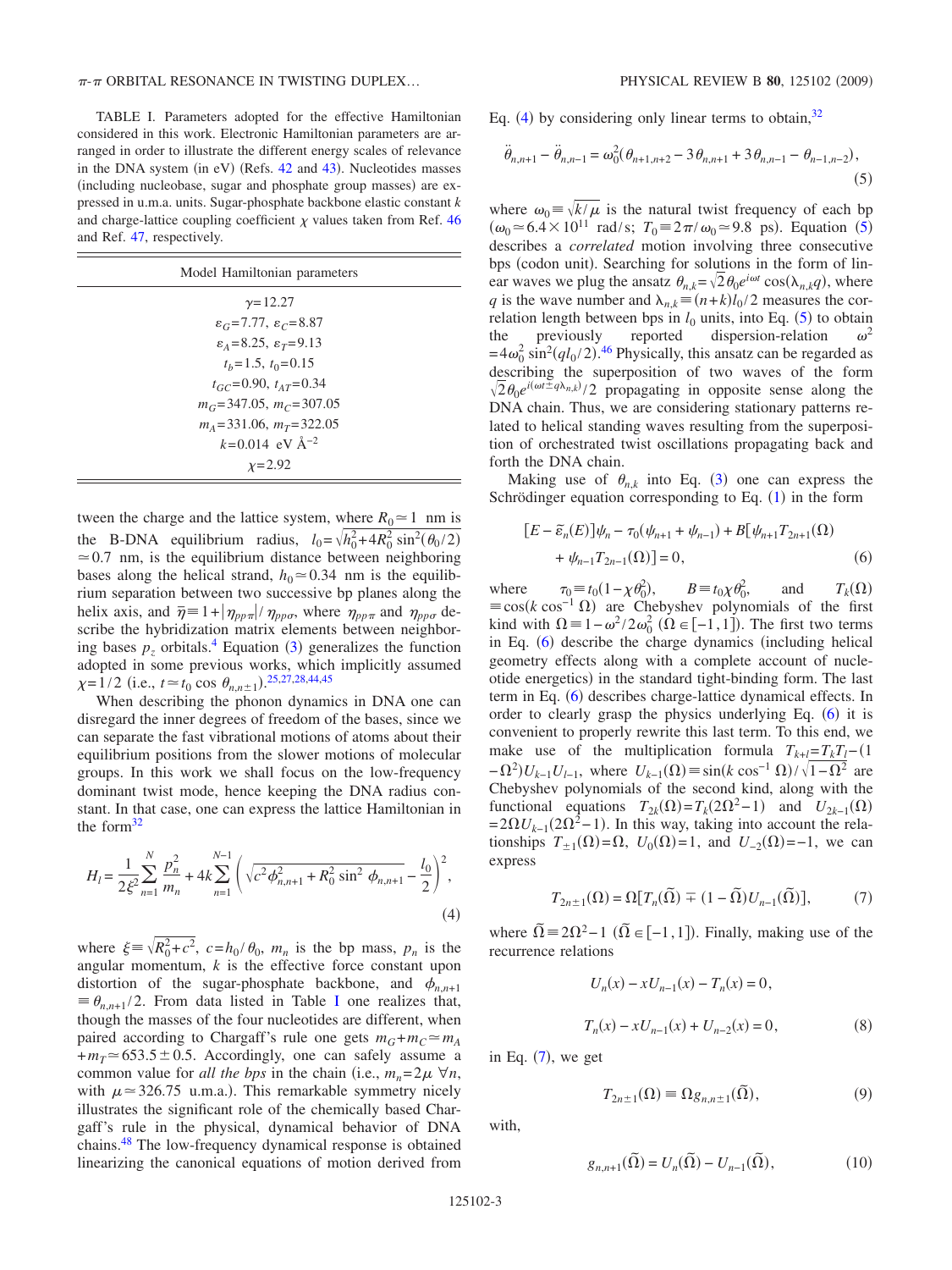Thus, we can rewrite Eq.  $(6)$  $(6)$  $(6)$  in the standard tight-binding form

$$
[E - \widetilde{\varepsilon}_n(E)]\psi_n - \widetilde{\tau}_{n,n+1}(\omega)\psi_{n+1} - \widetilde{\tau}_{n,n-1}(\omega)\psi_{n-1} = 0, (12)
$$

<span id="page-3-1"></span><span id="page-3-0"></span>where

$$
\widetilde{\tau}_{n,n\pm 1}(\omega) \equiv t_0 \{ 1 - \chi \theta_0^2 [1 + \Omega g_{n,n\pm 1}(\widetilde{\Omega})] \},\tag{13}
$$

with

$$
\Omega = \frac{2\omega_0^2 - \omega^2}{2\omega_0^2}, \quad \tilde{\Omega} = \frac{[(2 + \sqrt{2})\omega_0^2 - \omega^2][(2 - \sqrt{2})\omega_0^2 - \omega^2]}{2\omega_0^4}.
$$
\n(14)

Equation  $(12)$  $(12)$  $(12)$  contains detailed information about the electronic structure of the double-helix in terms of the energy dependent on-site energies  $\tilde{\varepsilon}_n(E)$  given by Eq. ([2](#page-1-2)) along with the frequency dependent transfer integrals  $\tilde{\tau}_{n,n+1}(\omega)$  given by Eq. ([13](#page-3-1)). These transfer integrals describe a  $\pi$ - $\pi$  overlapping modulation between successive bps which depends on the twist frequency value. Accordingly, for each considered frequency  $\omega$  one obtains a specific distribution of transfer integrals values through the chain resulting from the chargelattice coupling. The simplest possible distribution corresponds to the resonance frequency  $\omega_* = \sqrt{2\omega_0}$  ( $\Omega = 0$ ,  $\overline{\Omega}$  =−1), for which we obtain the homogeneous distribution  $\tilde{\tau}_{n,n+1}(\omega_*) = \tau_0 \quad \forall n$ . The dispersion relation yields the wavelength value  $\lambda_* = 4l_0$  in this case, hence indicating that the period of the corresponding helical standing wave extends over five bps along the DNA backbone (i.e., half a period of the B-DNA unit cell containing 10 bps). Similarly simple  $\widetilde{\tau}_{n,n+1}(\omega)$  distributions are obtained for the frequency spectrum band edges  $\omega = 0$  ( $\Omega = 1$ ,  $\tilde{\Omega} = 1$ ) and  $\omega_+ = 2\omega_0$  ( $\Omega = -1$ ,  $\overline{\Omega}$ =1). In fact, keeping in mind the relationship  $U_n(1) = n$ +1 in Eq. ([10](#page-2-5)), one gets  $g_{n,n+1}(1)=1 \forall n$ , so that we obtain the homogeneous distributions  $\tau_{n,n+1}(\omega_+) = t_0 \equiv a$ , and  $\tau_{n,n+1}(\omega_-) = t_0(1-2\chi\theta_0^2) = b \quad \forall n$ , from Eq. ([13](#page-3-1)). The frequency  $\omega$ <sub>-</sub> (with  $\lambda$ <sub>-</sub>= $l_0$ ) describes the shortest helical standing wave, comprising just two consecutive bps in its period length. On the other hand, the frequency  $\omega_+$  (with  $\lambda_+ = 2l_0$ ) describes a helical standing wave spreading over three consecutive bps forming a typical codon unit.

## <span id="page-3-4"></span>**III. LONG-RANGE CORRELATED RESONANCE EFFECTS**

The physical picture inspiring the following approach is based on the fact that the presence of collective, orchestrated twist motions around the DNA helix axis can efficiently enhance the  $\pi$ - $\pi$  orbital overlapping between bps which *are not* necessarily close to each other *along the backbone* chain, hence promoting charge transfer via a long-range, *phononcorrelated* tunneling effect. This property is intimately related to the helical geometry of the nucleobases arrangement along the duplex chain and expresses the fact that their order of appearance  $(n \text{ label})$  does not always coincide with the relative values of their metric distance to each other. This

<span id="page-3-2"></span>

FIG. 1. (a) Arbitrary sequence of three consecutive nucleotides along a helical path whose metric distances satisfy the relationship  $d_{n,n+3} \leq d_{n,n+2} \leq d_{n,n+1}$ . (b) Sketch showing a characteristic duplex DNA helical standing-wave pattern. The vertical lines depict the cross-section projections of each bp along the helix axis, their length providing a measure of their twist magnitude. Thick lines represent the sugar-phosphate profile. Optimally  $\pi - \pi$  overlapping bps are indicated by the presence of the ovals. *m* measures the  $\pi$ - $\pi$ overlapping resonance correlation length. For more details see the text.

important feature is illustrated in Fig.  $1(a)$  $1(a)$ , where we see that the distance between nucleotides *n* and  $n+3$  is *shorter* than that between the consecutive nucleotides  $n$  and  $n+1$ . Under appropriate resonance conditions this local feature, involving a relatively small number of neighboring nucleotides, extends over the entire DNA chain as a consequence of the structural periodicity of the resulting helical standing wave. Figure  $1(b)$  $1(b)$  schematically depicts the relative positions of a series of successive bps for a typical wave. The bps dimer labeled A represents two optimally orientated bps attaining a large  $\pi$ - $\pi$  orbital overlapping. Due to the twist modulation, successive bps will progressively separate from this optimal configuration  $(B)$ , eventually reaching the worst one  $(C)$ , then progressively twisting back (D), to finally reach the optimal overlap configuration again (E). The distance between both optimally twist matched bps dimers A and E defines the standing-wave correlation length, which is conveniently measured by the number of intervening bps, *m*. The resonance condition then requires that the dimers A and E will share the same transfer integral value for a given frequency value  $\omega$ . Such a requirement can be mathematically expressed in the form  $\tilde{\tau}_{n,n+1}(\omega) = \tilde{\tau}_{n+m,n+1+m}(\omega)$ , where *n* denotes an arbitrary position along the chain. According to Eq. ([13](#page-3-1)) the condition above reduces to  $g_{n,n+1}=g_{n+m,n+1+m}$ , which after Eq. ([10](#page-2-5)) leads to  $U_n(\tilde{\Omega}) - U_{n-1}(\tilde{\Omega}) = U_{n+m}(\tilde{\Omega})$  $-U_{n+m-1}(\tilde{\Omega})$ . Then, making use of the relationships  $U_{n+m}(x) = U_n(x)T_m(x) + T_{n+1}(x)U_{m-1}(x)$ , and  $U_{m+n-1}(x)$  $U_{m+n-1}(x)$  $= U_{m-1}(x)T_n(x) + T_m(x)U_{n-1}(x)$ , the long-range resonance condition reads

$$
(T_m - 1)(U_n - U_{n-1}) + U_{m-1}(T_{n+1} - T_n) = 0, \qquad (15)
$$

<span id="page-3-3"></span>where for the sake of clarity we have dropped out the argument dependence of the Chebyshev polynomials on the vari-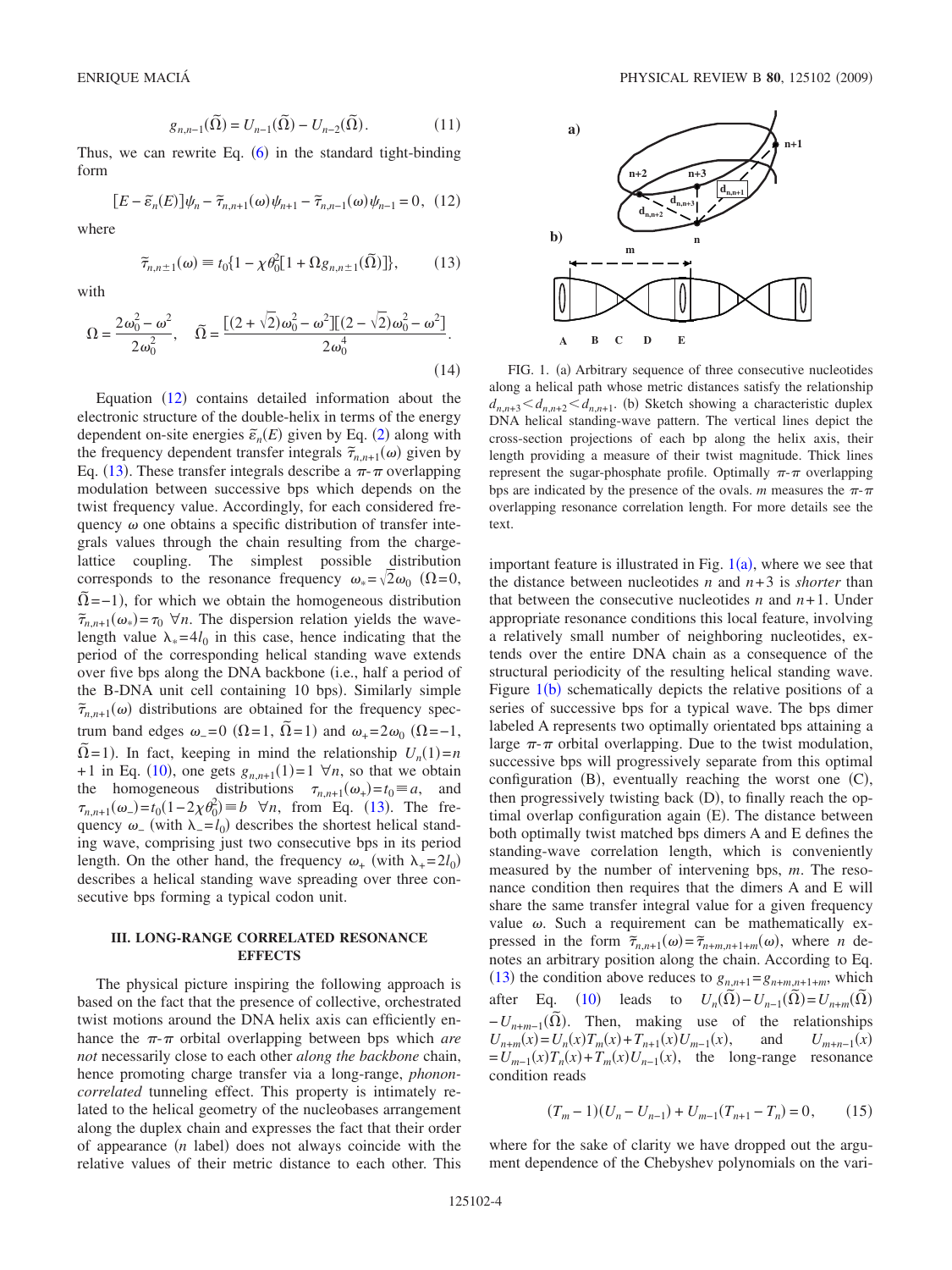<span id="page-4-2"></span>TABLE II. The resonance conditions given by Eq. ([17](#page-4-0)), properly factorized in terms of Chebyshev polynomials  $U_k(\tilde{\Omega})$  and  $T_k(\tilde{\Omega})$ , are listed along with their related frequency values solutions for the correlation length values  $m=1-6$ . The presence of  $\tau = (1+\sqrt{5})/2$  (the so-called golden mean) is directly related to the decagonal symmetry of the B-DNA equilibrium configuration with respect to its helical axis. For more details see the text.

| $\mathfrak{m}$ | Equation $(17)$                                                                                                                                                         |                                                 | Ω                                                                                        | $\omega/\omega_0$                                                                                          | $\mathfrak{m}$ | Equation $(17)$                                                                                                     | Ω                          | Ω                                                                            | $\omega/\omega_0$                                             |
|----------------|-------------------------------------------------------------------------------------------------------------------------------------------------------------------------|-------------------------------------------------|------------------------------------------------------------------------------------------|------------------------------------------------------------------------------------------------------------|----------------|---------------------------------------------------------------------------------------------------------------------|----------------------------|------------------------------------------------------------------------------|---------------------------------------------------------------|
| 3              | $(\tilde{\Omega}-1)U_n=0$<br>$(\tilde{\Omega}-1)(2\tilde{\Omega}+1)U_{n+1}=0$<br>$(\widetilde{\Omega} - 1)(4\widetilde{\Omega}^2 + 2\widetilde{\Omega} - 1)U_{n+2} = 0$ | $\pm 1$<br>$\pm 1$<br>$-\frac{1}{2}$<br>$\pm 1$ | $0, \pm 1$<br>$0, \pm 1$<br>$\pm \frac{1}{2}$<br>$0, \pm 1$<br>$\pm \frac{\tau^{-1}}{2}$ | $0, 2, \sqrt{2}$<br>$0, 2, \sqrt{2}$<br>$1, \sqrt{3}$<br>$0, 2, \sqrt{2}$<br>$\tau$ , $\sqrt{1+\tau^{-2}}$ | 2<br>4<br>6    | $T_{n+2} = T_{n+1}$<br>$\tilde{\Omega}(T_{n+3}-T_{n+2})=0$<br>$(4\tilde{\Omega}^2-1)\left(T_{n+4}-T_{n+3}\right)=0$ | $\theta$<br>$-\frac{1}{2}$ | $\pm 1$<br>$\pm 1$<br>$\pm\frac{\sqrt{2}}{2}$<br>$\pm 1$<br>$\pm\frac{1}{2}$ | 0,2<br>0,2<br>$\sqrt{2} \pm \sqrt{2}$<br>0,2<br>$1, \sqrt{3}$ |
|                |                                                                                                                                                                         |                                                 | $\pm \frac{\tau}{2}$                                                                     | $\tau^{-1}$ , $\sqrt{1+\tau^2}$                                                                            |                |                                                                                                                     |                            |                                                                              | $\sqrt{2} \pm \sqrt{3}$                                       |

<span id="page-4-1"></span>able  $\tilde{\Omega}$ . By properly combining Eqs. ([8](#page-2-6)) one obtains

$$
T_{n+1} - T_n = (\tilde{\Omega} - 1)(U_n + U_{n-1}),
$$
\n(16)

<span id="page-4-0"></span>so that one can express Eq.  $(15)$  $(15)$  $(15)$  in the more convenient form

$$
(U_m - U_{m-1} - 1)U_n + (1 - U_{m-1} + U_{m-2})U_{n-1} = 0. \quad (17)
$$

In this way, by fixing the correlation length value *m*, the resonance condition  $\tilde{\tau}_{n,n+1}(\omega) = \tilde{\tau}_{n+m,n+1+m}(\omega)$  is expressed in terms of a relationship involving Chebyshev polynomials of the second kind which can be solved in order to determine the corresponding frequency values. In the trivial case  $m=1$ , Eq. ([17](#page-4-0)) reduces to  $2(\tilde{\Omega} - 1)U_n(\tilde{\Omega}) = 0 \ \forall n$ , which leads to the solutions  $\tilde{\Omega} = \pm 1 \Rightarrow \Omega = \{0, \pm 1\}$ . These solutions correspond to the frequencies  $\omega_* = \sqrt{2\omega_0}$ ,  $\omega_- = 0$ , and  $\omega_+ = 2\omega_0$ , previously discussed in Sec. [II.](#page-1-3) In the case  $m=2$ , making use of Eq.  $(8)$  $(8)$  $(8)$ along with the recursion relation  $U_{n+1}(x) - 2xU_n(x)$  $+U_{n-1}(x)=0$ , Eq. ([17](#page-4-0)) becomes  $2(\tilde{\Omega}-1)(U_{n+1}+U_n)=0$ , which, according to Eq.  $(16)$  $(16)$  $(16)$ , is equivalent to the condition  $T_{n+2}(\tilde{\Omega}) = T_{n+1}(\tilde{\Omega})$   $\forall n$ , leading to the solutions  $\tilde{\Omega} = 1 \Rightarrow \Omega$  $=\{\pm 1\}$ . Thus, the solution  $\Omega = 0$ , corresponding to the resonance frequency  $\omega_*$ , is not allowed in this case. In the case *m*=3, Eq. ([17](#page-4-0)) can be expressed in the form  $(\overline{\Omega} - 1)(2\overline{\Omega}$  $+1)U_{n+1}(\tilde{\Omega})=0$   $\forall n$ , leading to the solutions  $\tilde{\Omega}=\{\pm 1,$  $-\frac{1}{2}$   $\Rightarrow$   $\Omega$  = {0,  $\pm$  1,  $\pm$   $\frac{1}{2}$ }. Therefore, we get additional values corresponding to the frequencies  $\omega_3 \equiv \omega_0$  and  $\omega_3^+ \equiv \sqrt{3} \omega_0$ . Making use of Eq. ([10](#page-2-5)) one has  $g_{n,n+1}(-\frac{1}{2}) = 2 \cos[(2n\pi)^n]$  $+1/\pi/3$ , so that we get two possible transfer integral values  $\tau_{n,n+1}(\omega_3^-) = t_0(1 - 3\chi \theta_0^2/2) \equiv c$  and  $\tau_{n,n+1}(\omega_3^+) = t_0(1 - \chi \theta_0^2/2)$ *d*.

Analogously proceeding we can obtain the resonant frequencies for any arbitrary value of the correlation length. In Table [II](#page-4-2) the results corresponding to the values  $m=1$  to  $m$ =6 are explicitly listed. By inspecting this table several conclusions can be drawn. In the first place, the different resonance configurations can be classified according to the correlation length *parity* in a natural way. Thus, all even solutions share the value  $\tilde{\Omega} = 1$  (i.e.,  $\omega_{-}$  and  $\omega_{+}$ ) stemming from the condition  $T_k(\tilde{\Omega}) = T_{k+1}(\tilde{\Omega}) \quad \forall k$ , whereas all the odd solutions share the values  $\tilde{\Omega} = \pm 1$  (i.e.,  $\omega_*$ ,  $\omega_*$ , and  $\omega_+$ ) stemming from the condition  $U_k(\tilde{\Omega})=0$   $\forall k$ . In addition to

these common solutions one also gets some specific frequency values for each  $m > 2$  value, which are determined by the presence of certain polynomial factors in Eq.  $(17)$  $(17)$  $(17)$ . The transfer integral values corresponding to these specific frequencies are listed in Table [III.](#page-5-0) We note that some of these specific frequencies can be shared by several *m* values, depending on the existence (or not) of common prime factors among the considered *m* values (for instance,  $\omega_3^{\pm}$  frequencies appear for both  $m=3$  and  $m=6$ ). We also note that, as the value of the correlation length is progressively increased the number of available specific frequencies also grows. Therefore, the dynamical complexity arising from charge-lattice coupling effects is directly related to the relative importance of long-range correlation effects in DNA duplexes.

For each frequency listed in Table [III](#page-5-0) one has a specific DNA spatial configuration resulting from its related helical standing wave. In order to visualize the corresponding patterns we will assume that, for small enough relative displacements, the Euclidean distance between two neighboring bases can be expressed as  $d_{n,n+1}(\omega) \approx \xi \theta_{n,n+1}(\omega)$ .<sup>[32](#page-11-18)</sup> Making use of the basic relationship  $d_{n,n\pm 1}^2 \approx h_{n,n\pm 1}^2 + R_0^2 \theta_{n,n\pm 1}^2$ , along with Eq. ([9](#page-2-7)), one gets  $h_{n,n+1}(\omega) = h_0 \sqrt{1 + \Omega g_{n,n+1}(\Omega)}$ , and  $h_{n,n\pm 1}(\omega) = \pm \theta_0 \sqrt{1 + \Omega g_{n,n\pm 1}(\tilde{\Omega})}$ . In Table [IV](#page-5-1) we list the geometrical parameters of interest for each resonance frequency. On the other hand, Eq.  $(13)$  $(13)$  $(13)$  can be rewritten in the form

$$
\widetilde{\tau}_{n,n\pm 1}(\omega) = t_0 \left( 1 - \frac{\chi}{c^2} h_{n,n\pm 1}^2(\omega) \right). \tag{18}
$$

Since  $\chi$  takes on positive values, the sign of  $\tilde{\tau}_{n,n\pm1}(\omega)$  is determined by the value of the bp interplanar distance  $h_{n,n+1}(\omega)$ . Only when such a distance is small enough one obtains positive values for the transfer integrals, otherwise  $\tilde{\tau}_{n,n\pm 1}$  takes on negative values. Accordingly, favorable (unfavorable) overlapping conditions are related to positive (negative) values of the transfer integrals, respectively. In fact, by inspecting Tables [III](#page-5-0) and [IV](#page-5-1) we see that the largest positive value of  $\tilde{\tau}_{n,n+1}$  (labeled *k*) is obtained for a very tight configuration of neighboring bps, whereas such bps are quite distant from one another in the configuration corresponding to the largest negative value of  $\tilde{\tau}_{n,n+1}$  (labeled *b*). For inter-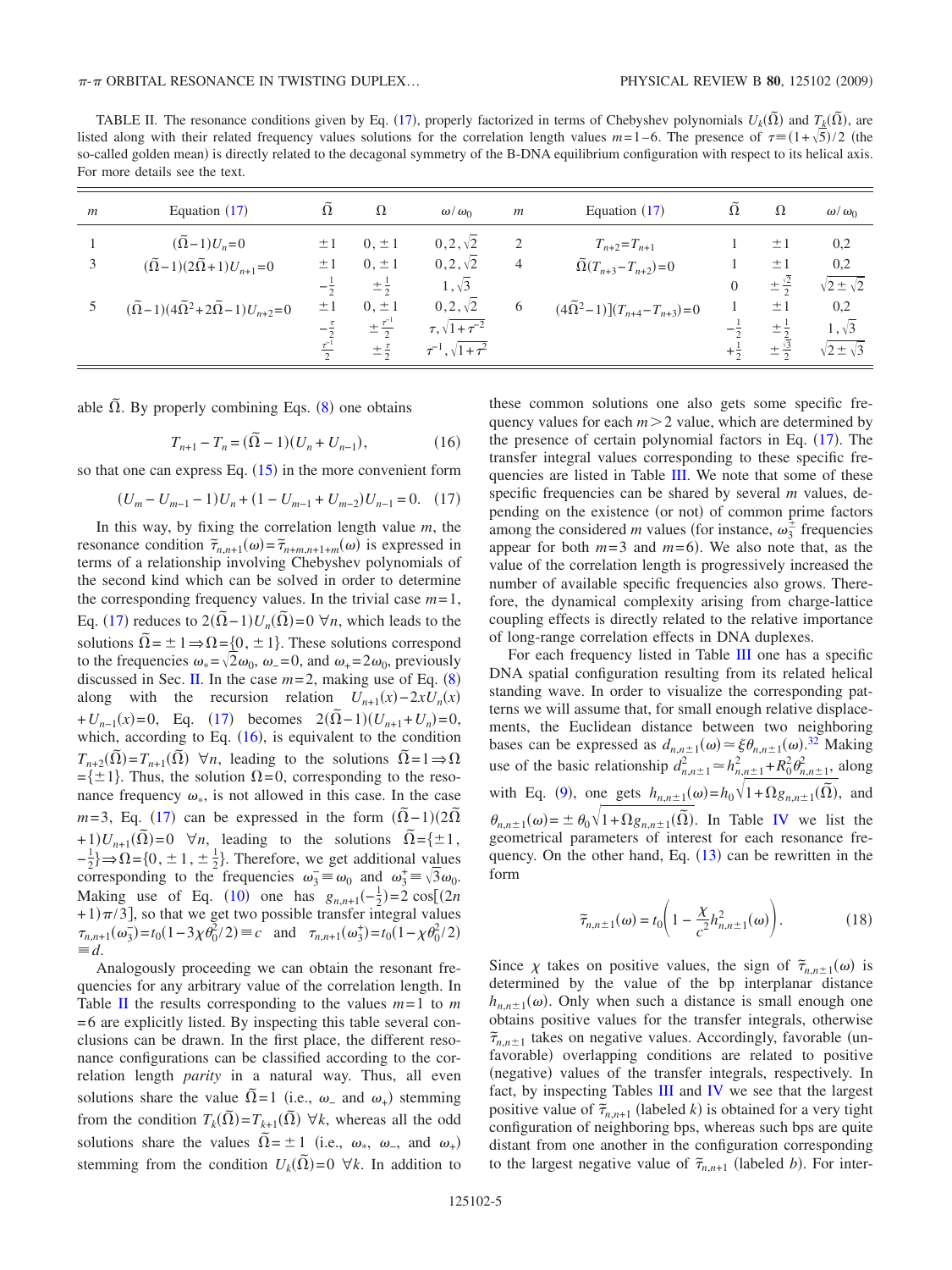<span id="page-5-0"></span>

|                                                                                                                                 |  |  | TABLE III. Periods of the resonance frequencies and transfer integral values given by Eq. (13) for |  |  |  |  |  |
|---------------------------------------------------------------------------------------------------------------------------------|--|--|----------------------------------------------------------------------------------------------------|--|--|--|--|--|
| different resonance frequencies. The estimated $\tilde{\tau}(\omega)$ values listed in the last column are obtained by adopting |  |  |                                                                                                    |  |  |  |  |  |
| the model parameter values listed in Table I. For more details see the text.                                                    |  |  |                                                                                                    |  |  |  |  |  |

| $\boldsymbol{m}$ | $\omega$ label              | $\omega/\omega_0$     | T<br>(ps) | $\tilde{\tau}$ label | $\tilde{\tau}(\omega)/t_0$             | $\widetilde{\tau}(\omega)$<br>(eV) |
|------------------|-----------------------------|-----------------------|-----------|----------------------|----------------------------------------|------------------------------------|
| $1 - 5$          | $\omega_{+}$                | 2                     | 4.9       | $\boldsymbol{a}$     | 1                                      | $+0.150$                           |
| 1, 3, 5          | $\omega_*$                  | $\sqrt{2}$            | 6.9       | $\tau_0$             | $1-\chi \theta_0^2$                    | $-0.023$                           |
| $1 - 5$          | $\omega_{-}$                | $\overline{0}$        |           | $\boldsymbol{b}$     | $1-2\chi\theta_0^2$                    | $-0.196$                           |
| 3                | $\omega_3^-$                |                       | 9.8       | $\boldsymbol{c}$     | $1-\frac{3}{2}\chi\theta_0^2$          | $-0.109$                           |
| 3                | $\omega_3^+$                | $\sqrt{3}$            | 5.7       | $\overline{d}$       | $1-\frac{1}{2}\chi\theta_0^2$          | $+0.063$                           |
| $\overline{4}$   | $\omega_4^+$                | $\sqrt{2} + \sqrt{2}$ | 5.3       | $\boldsymbol{e}$     | $1-\frac{2-\sqrt{2}}{2}\chi\theta_0^2$ | $+0.099$                           |
| $\overline{4}$   | $\omega_4^-$                | $\sqrt{2} - \sqrt{2}$ | 12.8      | $\boldsymbol{f}$     | $1-\frac{2+\sqrt{2}}{2}\chi\theta_0^2$ | $-0.145$                           |
| 5                | $\overline{\omega}_{5,1}^-$ | $\sqrt{1+\tau^2}$     | 5.1       | g                    | $1-\frac{\tau^2}{2}\chi\theta_0^2$     | $-0.076$                           |
| 5                | $\omega_{5,1}^{+}$          | $\tau^{-1}$           | 15.9      | $\boldsymbol{h}$     | $1-\frac{3-\tau}{2}\chi\theta_0^2$     | $+0.031$                           |
| 5                | $\omega_{5,2}^{+}$          | $\sqrt{1+\tau^2}$     | 8.3       | $\boldsymbol{k}$     | $1-\frac{2-\tau}{2}\chi\theta_0^2$     | $+0.117$                           |
| 5                | $\overline{\omega}_{5,2}^-$ | $\tau$                | 6.1       |                      | $1-\frac{2+\tau}{2}\chi\theta_0^2$     | $-0.163$                           |

mediate  $\tilde{\tau}_{n,n+1}(\omega)$  values one correspondingly obtains intermediate packing degrees.

Making use of the geometrical data listed in Table [IV](#page-5-1) the main features of several helical standing waves are illustrated in Figs. [2–](#page-5-2)[4.](#page-6-0) By properly combining the information contained in both the cross-section and axial projection views shown in these figures one can generate a cylindrical lattice where each nucleobase plays the role usually ascribed to the distribution of botanical elements (primordia, leaves) over the plant stem in botanical studies of phyllotaxis. In this way, for every standing wave characterized by its resonance frequency, we obtain a specific *DNA phyllotactic pattern*, describing the helical arrangement of the nucleobases along the duplex chain.

By inspecting Fig. [2](#page-5-2) one sees that the helical pattern corresponding to the frequency  $\omega_3 = \omega_0$  is considerably simpler than that corresponding to the frequency  $\omega_3^+ = \sqrt{3}\omega_0$ . The spatial period of the standing wave corresponding to  $\omega_3^+$  (*P*  $=10$  bps,  $H/H_0 = 0.989$  is slightly shorter than that corresponding to the B-DNA unit cell in its equilibrium configu-

<span id="page-5-1"></span>TABLE IV. Geometrical parameters defining the helical standing waves shown in Figs. [2–](#page-5-2)[4.](#page-6-0) For more details see the text.

| $\widetilde{\tau}$ | $\widetilde{\tau}_{n,n+1}(\omega)$<br>(eV) | $\sqrt{1 + \Omega g_{n,n+1}}$                           | $h_{n,n+1}$<br>(nm) | $\theta_{n,n+1}$<br>$(\text{deg})$ |
|--------------------|--------------------------------------------|---------------------------------------------------------|---------------------|------------------------------------|
| b                  | $-0.196$                                   | $\overline{2}$                                          | 0.481               | 50.9                               |
| $\iota$            | $-0.163$                                   | $rac{2+\tau}{2}$                                        | 0.457               | 48.4                               |
| f                  | $-0.145$                                   | $\frac{2+\sqrt{2}}{2}$                                  | 0.444               | 47.0                               |
| $\mathcal{C}$      | $-0.109$                                   | $\sqrt{3/2}$                                            | 0.416               | 44.1                               |
| g                  | $-0.076$                                   |                                                         | 0.389               | 41.2                               |
| $\boldsymbol{h}$   | $+0.031$                                   |                                                         | 0.283               | 29.9                               |
| d                  | $+0.063$                                   | $\frac{\frac{\tau}{\sqrt{2}}}{\sqrt{\frac{3-\tau}{2}}}$ | 0.240               | 25.5                               |
| $\epsilon$         | $+0.099$                                   | $\frac{2-\sqrt{2}}{2}$                                  | 0.184               | 19.5                               |
| $\boldsymbol{k}$   | $+0.117$                                   | $\frac{2-\tau}{2}$                                      | 0.149               | 15.7                               |

ration,  $H_0$ =3.4 nm, whereas the period of the standing wave corresponding to  $\omega_3^-$  (P=6 bps,  $H/H_0$ =0.489) is even shorter than  $H_0/2$ . We note that the frequency  $\omega_3^-$  coincides with a single bp natural frequency  $\omega_0$ , so that we also have a mechanical resonance condition in this particular case, leading to the singular configuration of collapsing bps dimers  $(i.e., h_{n,n+1}=0)$  at certain locations (e.g.,  $n=0,3,6,...$ ). Accordingly, this is not a representative physical instance of the kind of standing waves we are interested in. The helical pat-

<span id="page-5-2"></span>

FIG. 2. Axial projection (on the left) and cross-section projection (on the right) of the helical standing waves corresponding to the frequencies  $\omega_3^2 = \omega_0$  and  $\omega_3^4 = \sqrt{3}\omega_0$  for a resonance correlation length  $m=3$ . For the sake of clarity the small circles (representing the nucleotides) are not included in the cross-section view. The bps interplanar distances  $h_{n,n+1}$  and the relative twist angles  $\theta_{n,n+1}$ , corresponding to the successively numbered bps, are listed in Table [IV.](#page-5-1) The numbers indicate the order of appearance of successive nucleotides along the helical strand. The letters label the different transfer integral values listed in Table [III.](#page-5-0) The period of the helical standing wave is measured by  $P$  (in bps),  $H$  is its length along the helical axis and  $H_0 = 10h_0$  is the axial length of the B-DNA form unit cell in equilibrium. For more details see the text.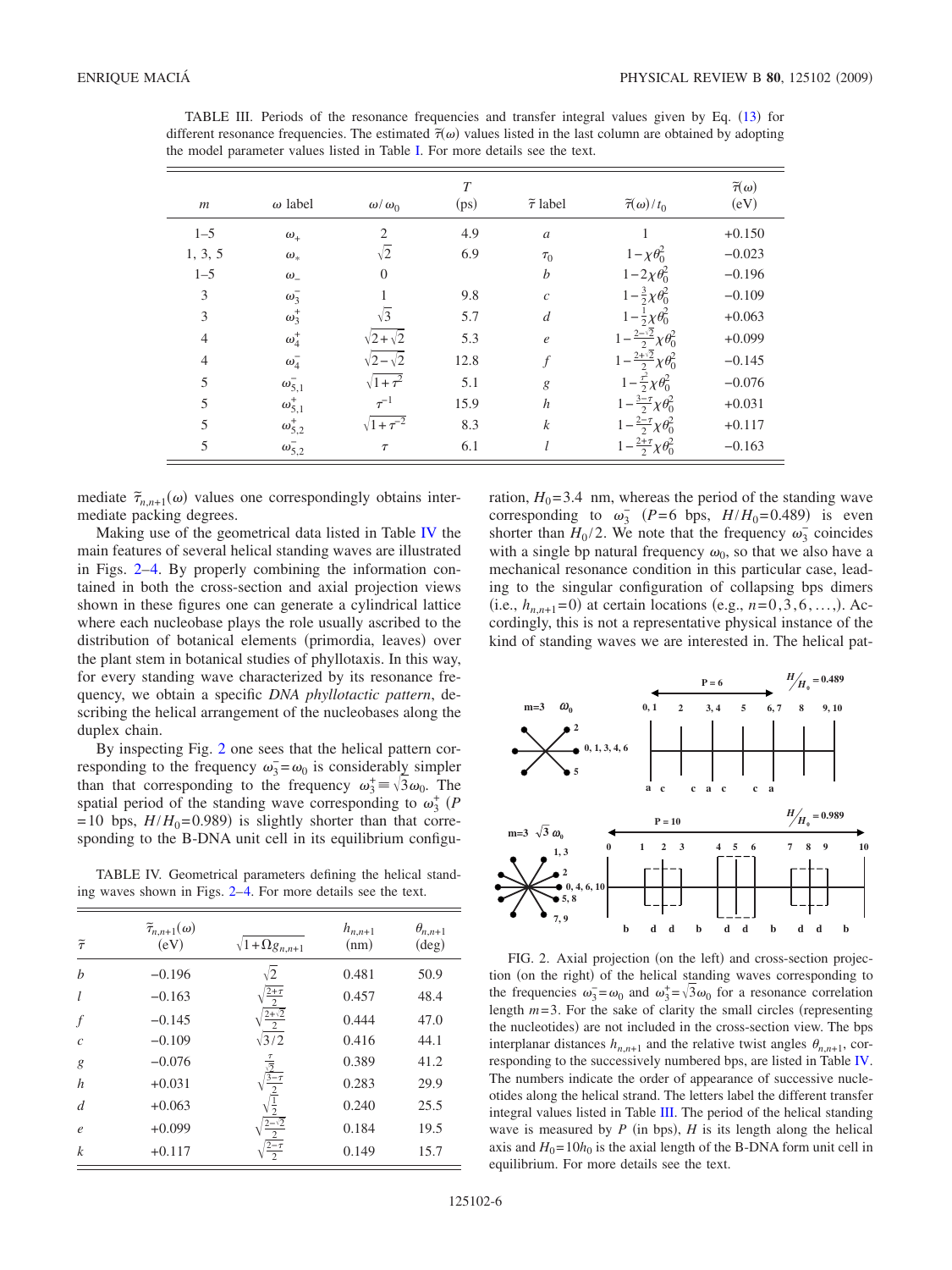<span id="page-6-1"></span>

FIG. 3. (Color online) The same as Fig. [2](#page-5-2) for the frequencies  $\omega_4^{\pm} = \sqrt{2 \pm \sqrt{2} \omega_0}$  (top panel) and  $\tau^{\pm 1} \omega_0$  (low panel) for resonance correlation lengths  $m=4$  and  $m=5$ , respectively. For more details see the text.

tern corresponding to the frequency  $\omega_3^+ \equiv \sqrt{3}\omega_0$ , on the contrary, nicely illustrates the main feature stemming from the phonon-correlated orbital overlapping resonance. This feature is highlighted by the horizontal dashed lines connecting the bps labeled 1–3, 4–6, and 7–9 in the bottom panel of Fig. [2,](#page-5-2) and it describes the fact that, though  $n$  and  $n+2$  bps are not nearest neighbors (but are separated by the intervening  $n+1$  bp), they are exactly located in front of each other along the helix axis. As a consequence, the distance between the bps labeled  $1-3$ ,  $4-6$  or  $7-9$  (measured along the helix axis, namely,  $2h_d \approx 0.480$  nm) is *shorter* than that corresponding to their respective *nearest* neighbors, say 1–2, 2–3, 4–5, 5–6, 7–8, and 8–9, which is measured along the backbone instead and amounts to  $d = l_0 / \sqrt{2} \approx 0.499$  nm). Since the orbital overlapping is entirely determined by the distances between the nucleobases'  $\pi$  orbitals, it results that the  $\pi$ - $\pi$  overlapping between next nearest-neighbors *n* and *n* +2 bps is favored over that corresponding to contiguous *n*

<span id="page-6-0"></span>

FIG. 4. The same as Figs. [2](#page-5-2) and [3](#page-6-1) for the frequencies  $\omega_5^{\pm}$  $=\sqrt{1+\tau^2}\omega_0$  for the resonance correlation length *m*=5. For more details see the text.

and  $n \pm 1$  bps in this case.<sup>49</sup> In this way, the phyllotactic pattern related to the  $\omega_3^+$  frequency provides a representative physical instance of the geometrical configuration sketched in Fig.  $1(a)$  $1(a)$ .

The same  $\pi$ - $\pi$  overlapping enhancement due to helical configuration effects takes place between the bps labeled 2–4 (alternatively,  $0-2$ ) for the standing waves related to the frequency  $\omega_4^+$  (alternatively,  $\omega_4^-$ ), as it is illustrated in the top panel of Fig. [3.](#page-6-1) In this case, the axial distance between *n* and  $n+2$  bps is  $2h_e \approx 0.368$  nm, whereas the backbone distance between contiguous bps is  $d = l_0 \sqrt{\frac{2-\sqrt{2}}{2}} \approx 0.382$  nm. As we see, the bps forming the trimer  $2\overline{-3}$   $\overline{-4}$  (alternatively, 0–1–2) are closely packed, while those forming the trimer 0–1–2 (alternatively,  $2-3-4$ ) are broadly distributed instead. Such a succession of alternating tight- and broad-packed trimers is necessary to preserve the mechanical stability of the duplex chain over long distances. Two additional features of the standing waves related to the resonance correlation length  $m=4$  are: (i) the spatial period of the corresponding standing wave is significantly reduced  $(P=4 \text{ bps}, H/H_0=0.369)$  with respect to the  $H/H_0$  value obtained for the frequency  $\omega_3^2$ ; and (ii) the arrangement of nucleobases along the backbone (i.e., the phyllotactic pattern) for the standing wave corresponding to the  $\omega_4^+$  frequency is related to that corresponding to the  $\omega_4^$ frequency by means of a *mirror-symmetry* operation with respect to a sagittal plane containing the even numbered bps (see Fig. [3,](#page-6-1) top panel). An analogous symmetry property (now including a permutation affecting 1 and  $3-4$  bps) is observed in the phyllotactic patterns related to the helical standing waves corresponding to the frequencies  $\tau^{\pm 1}\omega_0$  (see Fig. [3,](#page-6-1) bottom panel), though the spatial period of the related standing waves  $(P=5 \text{ bps}, H/H_0=0.435)$  is longer than that of the  $\omega_4^{\pm}$  frequency related ones. Consequently, the tightpacked  $0-1-2$  (alternatively, 2-3-4-5) bp units extend over a longer axial distance  $(2h_h=0.566$  nm) than the previously considered standing waves, which implies a less pronounced  $\pi$ - $\pi$  overlapping enhancement effect (by inspecting Table [III](#page-5-0) we have  $h < d < e$ ). Finally, let us consider the helical configurations corresponding to the *m*=5 resonance correlation length for the frequencies  $\sqrt{1+\tau^2}\omega_0$  shown in Fig. [4.](#page-6-0) In this case the period of the standing waves  $(P=5$  bps,  $H/H_0$  $= 0.458$ ) is somewhat longer than that obtained for the frequencies  $\tau^{\pm 1}\omega_0$ , though the most relevant feature is that we obtain a more complex phyllotactic pattern than the previously considered ones. In fact, three different transfer coupling values are now present, one of them  $(k=0.117 \text{ eV})$ describing the largest  $\pi - \pi$  overlapping value listed in Table [IV.](#page-5-1) On the other hand, the phyllotactic pattern corresponding to the  $\sqrt{1+\tau^2}\omega_0$  frequency related standing wave remarkably differs from that related to the  $\sqrt{1+\tau^{-2}}\omega_0$  frequency one. In the former case, we have *three* consecutive bps (namely, 0-1-2) strongly interacting with each other, whereas in the later case we only have interacting dimers (namely, 2–3 and 4-5) instead. In addition, the relative orientation of the strongly interacting units considerably differs in both cases.

## **IV. TWIST PHONON COUPLING EFFECTS ON THE ENERGY SPECTRA**

In Sec. [III](#page-3-4) we have learnt that each resonance frequency is related to a helical standing wave determining a characteris-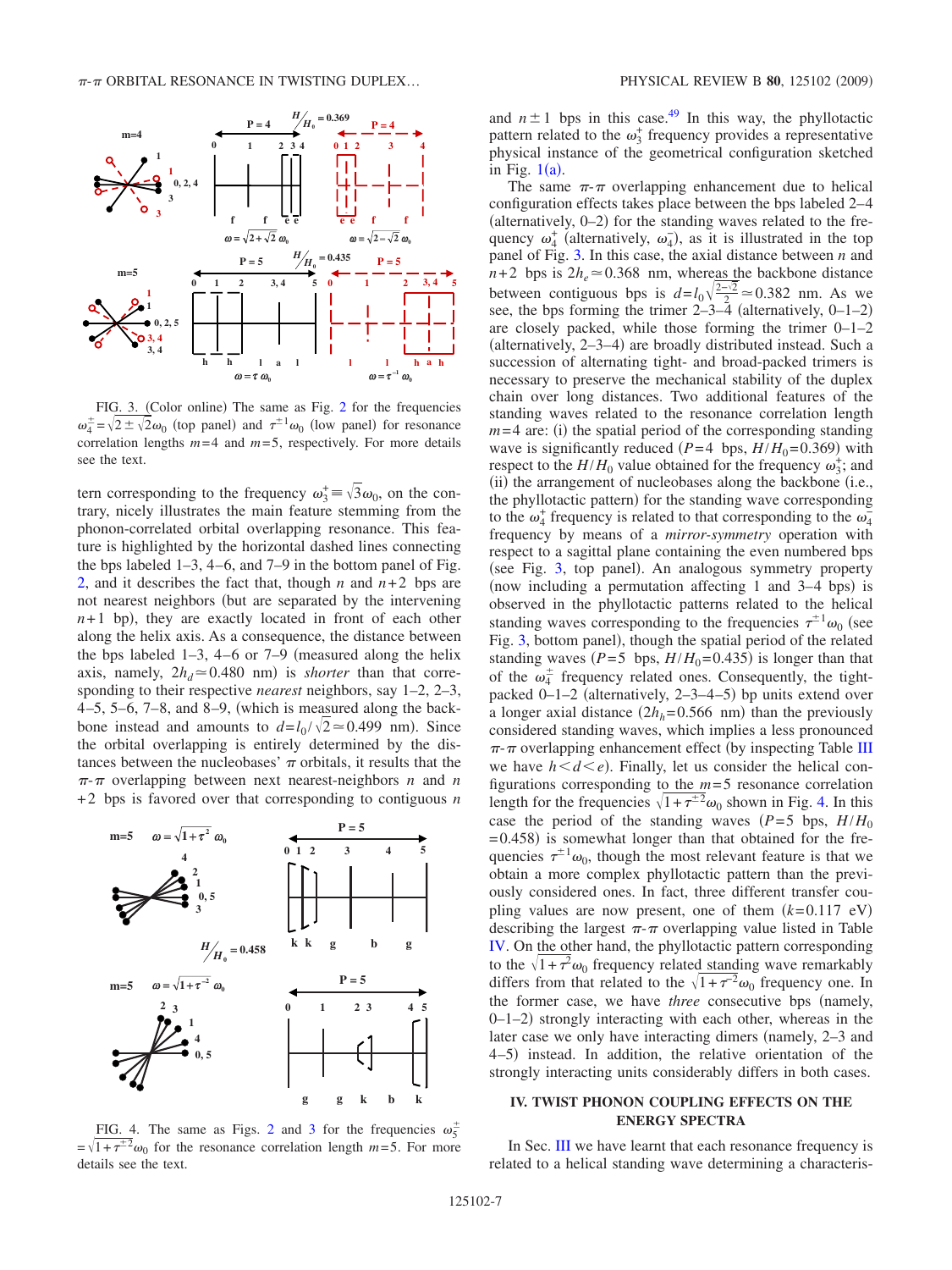<span id="page-7-1"></span>

FIG. 5. (Color online) Effective one-dimensional lattice unit cells corresponding to the different  $\pi$ - $\pi$  overlapping resonance configurations of duplex DNA for correlation length values *m*=2–5. The values of the different transfer integrals labeled in the figure are listed in Tables [III](#page-5-0) and [IV.](#page-5-1) For more details see the text.

tic geometrical configuration of the duplex DNA. The corresponding helical patterns exhibit a shortened spatial period along the helix axis, as compared to that corresponding to the equilibrium configuration. This stretching originates a local rearrangement of bps which properly group into alternating series of either compressed or elongated dimer or trimer blocks of bps units (in order to preserve the mechanical stability of the whole DNA chain). This geometrical arrangement, in turn, determines a series of possible values for the transfer integrals describing the  $\pi$ - $\pi$  overlapping between closer bps. In this way, the effective DNA unit cells stemming from twist phonon coupling effects will play a significant role in the resulting electronic structure properties and we will obtain a characteristic band structure for every resonance frequency.

In this section we will perform a systematic study on the influence of this phonon coupling effect on the electronic structure of duplex DNA chains. To this end, one can usefully exploit the simple mathematical structure of Eq.  $(12)$  $(12)$  $(12)$  in order to use the standard transfer-matrix techniques to properly analyze a fully three-dimensional, realistic model of duplex DNA. By expressing Eq.  $(12)$  $(12)$  $(12)$  in the matrix form

<span id="page-7-0"></span>
$$
\begin{pmatrix} \psi_{n+1} \\ \psi_n \end{pmatrix} = \begin{pmatrix} \frac{E - \widetilde{\varepsilon}_n(E)}{\widetilde{\tau}_{n,n+1}(\omega)} & -\frac{\widetilde{\tau}_{n,n-1}(\omega)}{\widetilde{\tau}_{n,n+1}(\omega)} \\ 1 & 0 \end{pmatrix} \begin{pmatrix} \psi_n \\ \psi_{n-1} \end{pmatrix}, \qquad (19)
$$

the dispersion relation corresponding to a chain of length *N* can be obtained from expression

<span id="page-7-2"></span>
$$
\cos(qNl_0) = \frac{1}{2} \text{tr}[\mathcal{M}_N(E,\omega)] = \frac{1}{2} \text{tr}\left[\prod_{n=N}^{1} M_n(E,\omega)\right],
$$
\n(20)

where the local transfer matrices  $M_n(E, \omega)$  are given by Eq.  $(19)$  $(19)$  $(19)$ . According to Eq.  $(13)$  $(13)$  $(13)$  for each resonance frequency value we get a specific distribution pattern of transfer integrals along the chain. For the sake of simplicity, in this work we shall restrict ourselves to the study of homopolymer sys-

<span id="page-7-3"></span>

FIG. 6. (Color online) Electronic energy spectra for several resonance frequencies are compared to that corresponding to the equilibrium B-DNA form of polyG-polyC. The numbers indicate energy values (in eV).

tems (i.e., synthetic polyG-polyC or polyA-polyT chains), so that all the on-site energies given by Eq.  $(2)$  $(2)$  $(2)$  take on the same value. In so doing, the limelight is cast onto lattice coupling effects rather than on the chemical diversity characteristic of typical biological DNA samples, where four different nucleotides are aperiodically distributed along the chain.<sup>50</sup> Thus, the transfer integrals pattern distributions corresponding to the correlation lengths  $m=1$  and  $m=2$  are simply described in terms of a monatomic, one-dimensional effective lattice model. For  $m \ge 3$  the resulting  $\tilde{\tau}_{n,n\pm1}(\omega)$  distributions result in richer lattice models, characterized by progressively larger unit cells, as it is illustrated in Fig. [5.](#page-7-1) As expected, both the number of possible  $\tilde{\tau}_{n,n+1}(\omega)$  values and the complexity of the effective lattice unit cell progressively increases as *m* increases. Making use of Eq.  $(20)$  $(20)$  $(20)$  one obtains the dispersion relations listed in Table [V,](#page-8-0) where we have introduced the auxiliary variable  $u \equiv E - \alpha(E)$  (alternatively,  $u \equiv E - \beta(E)$  for polyA-polyT chains). The corresponding energy spectra are plotted in Figs. [6](#page-7-3) and [7](#page-8-1) and relevant information about the electronic structure is listed in Tables [VI](#page-9-0) and [VII.](#page-9-1) The spectra have been derived from the dispersion relations listed in Table [V,](#page-8-0) making use of the model parameters and transfer integral values listed in Tables [I](#page-2-0) and [III,](#page-5-0) respectively. The overall structure of these spectra consists of two regions of allowed energy bands separated by a relatively broad gap of about  $\Delta$ =6.3–6.4 eV width. The high energy region of the spectra, located around the energy value  $E \approx 6.46$  eV, is related to the sugar-phosphate DNA subsystem, whereas the low energy region, centered around the value *E*  $\approx$  -0.49 eV, is related to the nucleobase DNA subsystem. $43,51$  $43,51$  In the equilibrium configuration the electronic spectrum is composed of two relatively broad bands. Due to the lattice coupling effects, both bands are split in a number of narrower subbands. The number of the resulting subbands is given by the resonance correlation length value, *m*. Accordingly, the longer the correlation length, the larger the fragmentation degree of the electronic spectrum due to vibrational effects. The pres-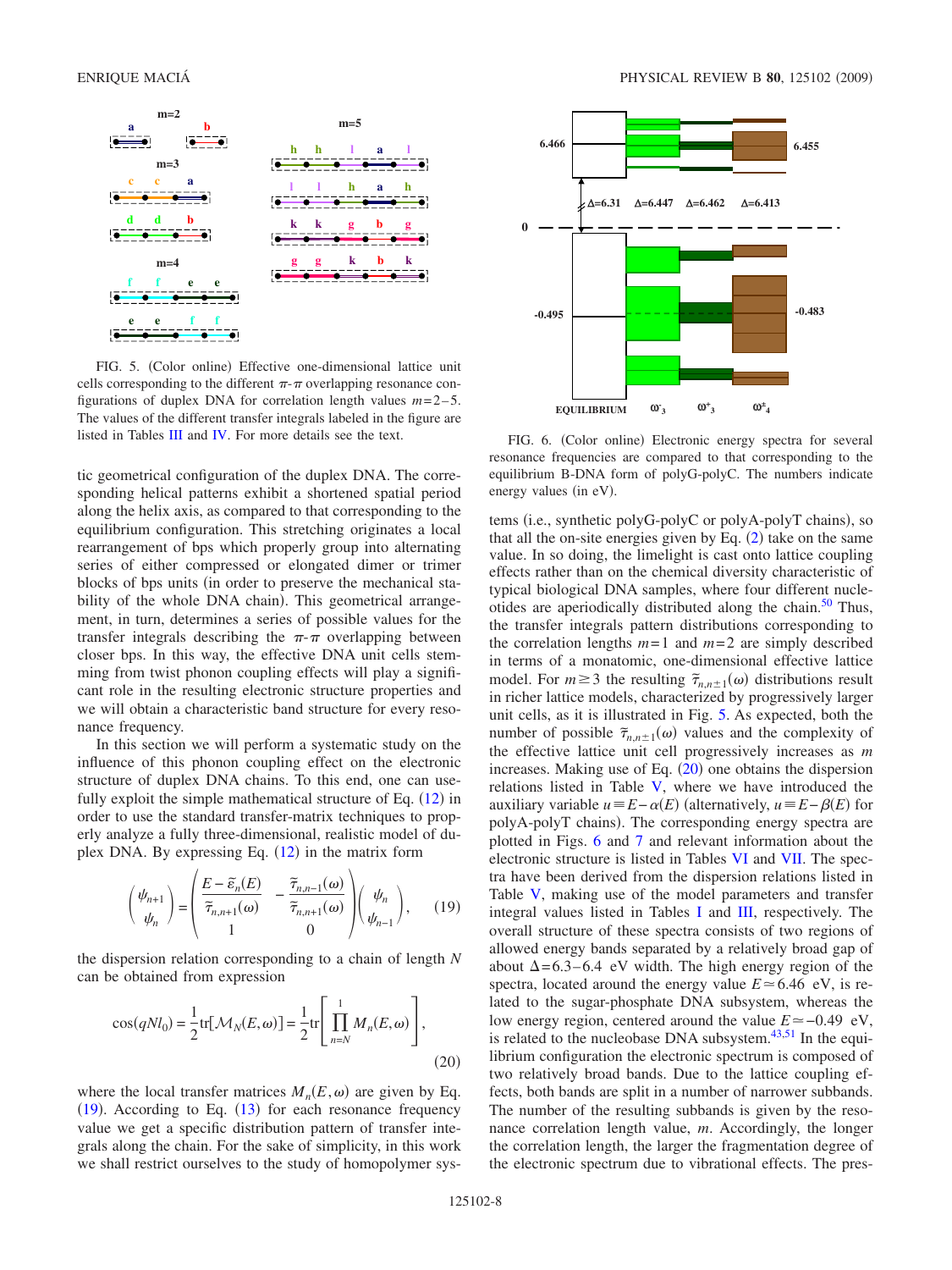<span id="page-8-0"></span>TABLE V. Dispersion relations given by Eq. ([20](#page-7-2)) for the unit cells corresponding to the  $\pi$ - $\pi$  overlapping correlation lengths  $m=1-5$  (see Fig. [5](#page-7-1)). The different possible values of the transfer integrals  $\tau_j \equiv \tilde{\tau}_{n,n+1}(\omega)$  for a given unit cell are listed in Table [III.](#page-5-0)  $B' \equiv \frac{6\tilde{\tau}_{j_1}^2 + 3\tilde{\tau}_{j_2}^2 + \tilde{\tau}_{j_3}^2}{\sqrt{A}}$  and  $A=4\tau_{j_3}(-36\tau_{j_1}^2+9\tau_{j_2}^2+2\tau_{j_3}^2)+12i\sqrt{3}\sqrt{8\tau_{j_1}^2(4\tau_{j_1}^4+6\tau_{j_1}^2\tau_{j_2}^2-4\tau_{j_1}^2\tau_{j_3}^2+3\tau_{j_2}^4+5\tau_{j_2}^2\tau_{j_3}^2+\tau_{j_3}^4)+\tau_{j_2}^4(\tau_{j_3}^2-4\tau_{j_2}^2)}$ . For more details see the text.

| m    | Dispersion relation                                                                                                                      | $\tau_i$             | $\omega/\omega_0$                          | Band edges                                                                                                                                                                                                               |
|------|------------------------------------------------------------------------------------------------------------------------------------------|----------------------|--------------------------------------------|--------------------------------------------------------------------------------------------------------------------------------------------------------------------------------------------------------------------------|
| 1, 2 | $u=2\tau \cos(ql_0)$                                                                                                                     | $a/b/\tau_0$         | $2,0,\sqrt{2}$                             | $u = \pm 2\tau_i$                                                                                                                                                                                                        |
| 3    | $u^3 - u(\tau_2^2 + 2\tau_1^2) = 2\tau_1^2 \tau_2 \cos(3q l_0)$                                                                          | c a<br>$d\,b$        | 1<br>$\sqrt{3}$                            | $u=-\tau_{j_2}$<br>$u = \frac{\tau_{j_2} \pm \sqrt{\tau_{j_2}^2 + 8\tau_{j_1}^2}}{2}$                                                                                                                                    |
|      |                                                                                                                                          |                      |                                            | $u = \tau_{i}$<br>$u = \frac{-\tau_{j_2} \pm \sqrt{\tau_{j_2}^2 + 8\tau_{j_1}^2}}{2}$                                                                                                                                    |
| 4    | $u^4-2u^2(\tau_2^2+\tau_1^2)+2\tau_1^2\tau_2^2=2\tau_1^2\tau_2^2\cos(4ql_0)$                                                             | e, f                 | $\sqrt{2\pm\sqrt{2}}$                      | $u=0, u=\pm \sqrt{2(\tau_{j_2}^2+\tau_{j_1}^2)}$                                                                                                                                                                         |
|      |                                                                                                                                          |                      |                                            | $u = \pm \sqrt{2} \tau_{j_1}, \pm \sqrt{2} \tau_{j_2}$                                                                                                                                                                   |
| 5    | $u[u^4 - u^2(\tau_3^2 + 2\tau_2^2 + 2\tau_1^2) + 2\tau_1^2(\tau_3^2 + \tau_2^2) + \tau_2^4]$<br>$= 2\tau_1^2 \tau_2^2 \tau_3 \cos(5q_0)$ | $h$ l a<br>$k$ g $b$ | $rac{\tau^{\pm 1}}{\sqrt{1+\tau^{\pm 2}}}$ | $u=-\frac{\tau_{j_3}}{2}\pm\frac{1}{2}\sqrt{\tau_{j_3}^2+4\tau_{j_2}^2}$<br>$u = \frac{\sqrt[3]{A} + 4B' + 2\tau_{j_3}}{6}$<br>$u = -\frac{\sqrt[3]{A} + 4B' - 4\tau_{j_3} \pm i\sqrt{3}(\sqrt[3]{A} - 4B')}{12}$        |
|      |                                                                                                                                          |                      |                                            | $u = \frac{\tau_{j_3}}{2} \pm \frac{1}{2} \sqrt{\tau_{j_3}^2 + 4 \tau_{j_2}^2}$<br>$u = \frac{\sqrt[3]{A} + 4B' - 2\tau_{j_3}}{6}$<br>$u = -\frac{\sqrt[3]{A} + 4B' + 4\tau_{j_3} \pm i\sqrt{3}(\sqrt[3]{A} - 4B')}{12}$ |

<span id="page-8-1"></span>

FIG. 7. (Color online) Electronic energy spectra for several resonance frequencies are compared to that corresponding to the equilibrium B-DNA form of polyG-polyC in the energy window close to the Guanine on-site energy (energy reference value). The numbers indicate the energy values (in eV) of the top and bottom edges of the spectra.

ence of these subbands should not be regarded as indicating a purely bandlike transport mechanism, since the subbands closer to the Fermi level are too narrow to play the major role in charge transport. In addition, we observe that: (i) the value of the main gap between the top of the valence band and the bottom of the conduction band slightly increases as a consequence of the fragmentation from  $\Delta = 6.31$  eV (equilibrium configuration) to  $\Delta \approx 6.45$  eV *(m*=3),  $\Delta = 6.41$  *(m*=4), and  $\Delta \approx 6.45$  eV (*m*=5), and (ii) the distance between the top of the valence band and the Fermi level also increases  $(0.09 \le \delta \le 0.12 \text{ eV})$  as compared to the equilibrium configuration value ( $\delta \approx 0.03$  eV) due to dynamical effects. Thus, twist coupled,  $\pi$ - $\pi$  overlapping resonance effects do not significantly improve charge-transport efficiency, though the orchestrated nature of the helical waves propagating along the DNA prevents the conductivity degradation which will occur in the presence of incoherent thermal fluctuations alone.

The overall electronic band structure is not qualitatively affected by the choice of the transfer integral value in a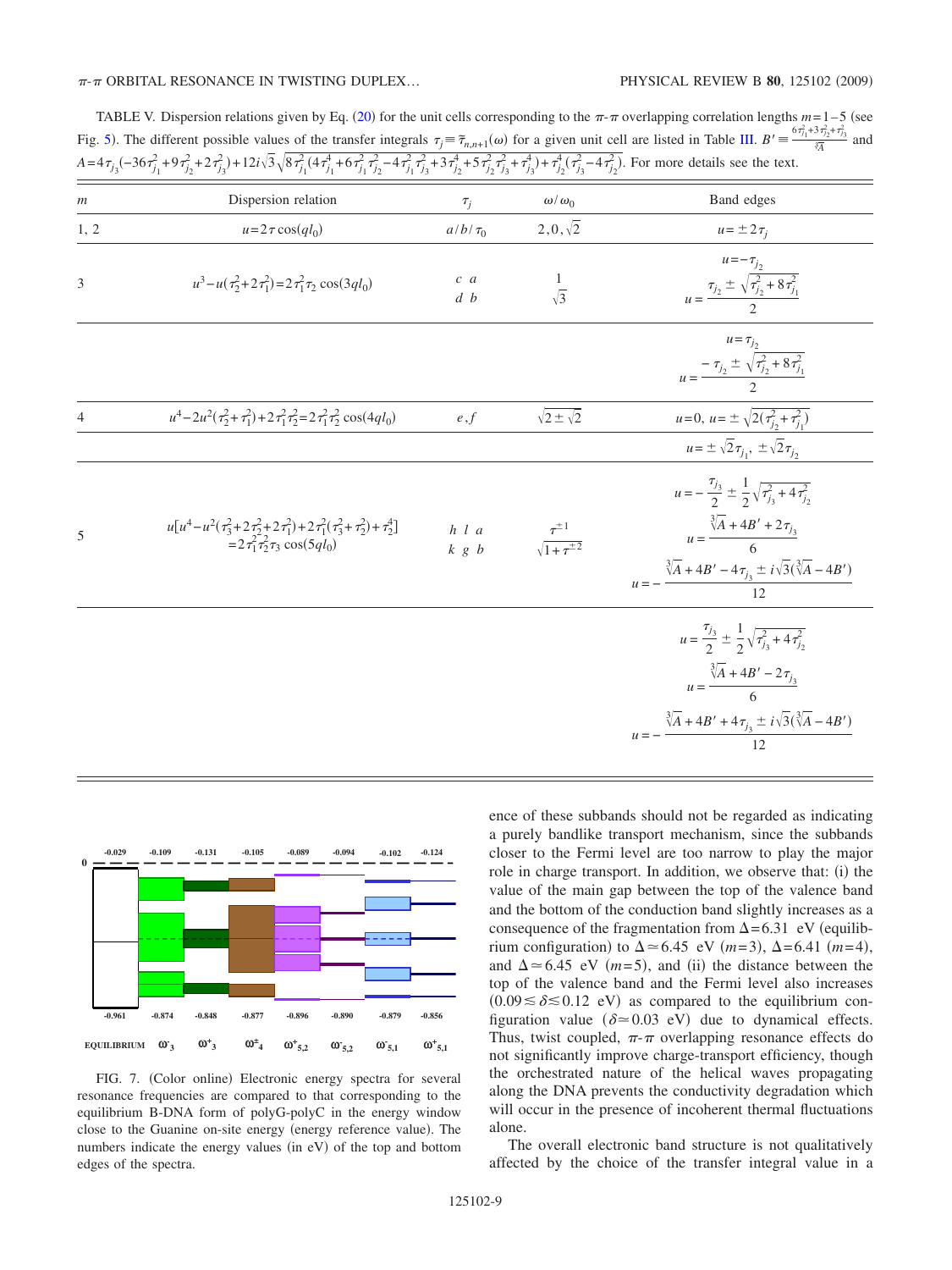| Band center     |                  |              | Bandwidth          |                             |              |
|-----------------|------------------|--------------|--------------------|-----------------------------|--------------|
| (eV)            | $\omega_-$       | $\omega_{+}$ | (meV)              | $\omega_-$                  | $\omega_+$   |
|                 |                  | $m=2$        |                    |                             |              |
| $\mathcal{E}_1$ | $-0.503$         | $-0.495$     | $W_1$              | 1212                        | 931          |
| $\mathcal{E}_2$ | $+6.475$         | $+6.466$     | $\ensuremath{W}_2$ | 478                         | 366          |
|                 |                  | $m=3$        |                    |                             |              |
|                 | $\omega_3^-$     | $\omega_3^+$ |                    | $\omega_3^-$                | $\omega_3^+$ |
| $E_1$           | $-0.796$         | $-0.820$     | $W_1$              | 155                         | 57           |
| $\mathcal{E}_2$ | $-0.484$         | $-0.483$     | $W_2$              | 300                         | 109          |
| $\mathcal{E}_3$ | $-0.181$         | $-0.158$     | $W_3$              | 145                         | 53           |
| $\mathcal{E}_4$ | $+6.339$         | $+6.330$     | $W_4$              | 54                          | 20           |
| $E_5$           | $+6.455$         | $+6.454$     | $W_5$              | 118                         | 43           |
| $E_6$           | $+6.581$         | $+6.590$     | $W_6$              | 64                          | 24           |
|                 |                  | $m=4$        |                    |                             |              |
|                 | $\omega_4^{\pm}$ |              |                    | $\omega_4^{\pm}$            |              |
| $\mathcal{E}_1$ | $-0.842$         |              | $W_1$              | 70                          |              |
| $\mathcal{E}_2$ | $-0.593$         |              | $W_2$              | 221                         |              |
| $E_3$           | $-0.375$         |              | $W_3$              | 216                         |              |
| $\mathcal{E}_4$ | $-0.138$         |              | $W_4$              | 65                          |              |
| $\mathcal{E}_5$ | $+6.309$         |              | $W_5$              | $\ensuremath{\mathfrak{Z}}$ |              |
| $\mathcal{E}_6$ | $+6.412$         |              | $W_6$              | 83                          |              |
| $\mathcal{E}_7$ | $+6.498$         |              | $W_7$              | $88\,$                      |              |
| $E_8\,$         | $+6.599$         |              | $\mathfrak{W}_8$   | 29                          |              |

<span id="page-9-0"></span>TABLE VI. Allowed bands locations  $(E_i)$  and bandwidths  $(W_i)$  in the energy spectrum of a polyG-polyC duplex for the resonance frequencies corresponding to the correlation lengths *m*=2–4.

significant way. The value  $t_0$ =0.15 eV listed in Table [I](#page-2-0) is about twice the average value  $\langle t \rangle$ =0.07 eV describing the intrastrand coupling of purine nucleobases, as derived from quantum mechanical-molecular dynamics calculations[.10](#page-11-7) Keeping in mind the wide fluctuations of this coupling around its mean value,<sup>5–[9](#page-11-6)</sup> the adopted  $t_0$  can be regarded as a quite representative one, small enough as compared to the optimal transfer integral value  $t_* = 0.37$  eV establishing the maximum physically acceptable value for this parameter. We have checked that the width of the different bands in the electronic spectrum linearly scales with the transfer integral value within the interval  $\langle t \rangle \leq t \leq t_*$ . For the sake of illustration in Table [VIII](#page-10-0) we list the bandwidth dependence on the adopted  $t_0$  value for the lower energy spectrum region corresponding to the frequencies  $\omega_3^{\pm}$ . By inspecting this table we see that most bandwidths are wider enough to be of physical

<span id="page-9-1"></span>TABLE VII. Allowed bands locations  $(E_i)$  and bandwidths  $(W_i)$  in the energy spectrum of a polyG-polyC duplex for the resonance frequencies corresponding to the correlation length *m*=5.

| Band center<br>(eV) | $\omega_{5,2}^{+}$ | $\omega_{5,2}^-$ | $\omega_{5,1}^-$ | $\omega_{5,1}^{+}$ | Bandwidth<br>(meV) | $\omega_{5,2}^{+}$ | $\omega_{5,2}^-$ | $\overline{\omega}_{5,1}$ | $\omega_{5,1}^{+}$ |
|---------------------|--------------------|------------------|------------------|--------------------|--------------------|--------------------|------------------|---------------------------|--------------------|
| $E_1$               | $-0.887$           | $-0.888$         | $-0.849$         | $-0.852$           | $W_1$              | 15                 | $\overline{4}$   | 31                        | $\overline{7}$     |
| $E_2$               | $-0.638$           | $-0.655$         | $-0.720$         | $-0.720$           | $W_2$              | 101                | 19               | 73                        | 17                 |
| $E_3$               | $-0.483$           | $-0.483$         | $-0.483$         | $-0.483$           | $W_3$              | 170                | 30               | 81                        | 19                 |
| $E_4$               | $-0.331$           | $-0.314$         | $-0.252$         | $-0.252$           | $W_4$              | 97                 | 18               | 69                        | 16                 |
| $E_5$               | $-0.096$           | $-0.096$         | $-0.131$         | $-0.128$           | $W_5$              | 13                 | 3                | 29                        | 7                  |
| $E_6$               | $+6.307$           | $+6.307$         | $+6.320$         | $+6.319$           | $W_6$              | 5                  | 1                | 11                        | 3                  |
| $E_7$               | $+6.395$           | $+6.389$         | $+6.365$         | $+6.365$           | $W_7$              | 37                 | $\tau$           | 26                        | 6                  |
| $E_8$               | $+6.454$           | $+6.454$         | $+6.454$         | $+6.454$           | $W_8$              | 67                 | 12               | 32                        | 7                  |
| $E_9$               | $+6.516$           | $+6.523$         | $+6.549$         | $+6.549$           | $W_{\rm 9}$        | 41                 | 8                | 30                        | 7                  |
| $E_{10}$            | $+6.618$           | $+6.619$         | $+6.602$         | $+6.604$           | $W_{10}$           | 6                  | $\overline{2}$   | 13                        | 3                  |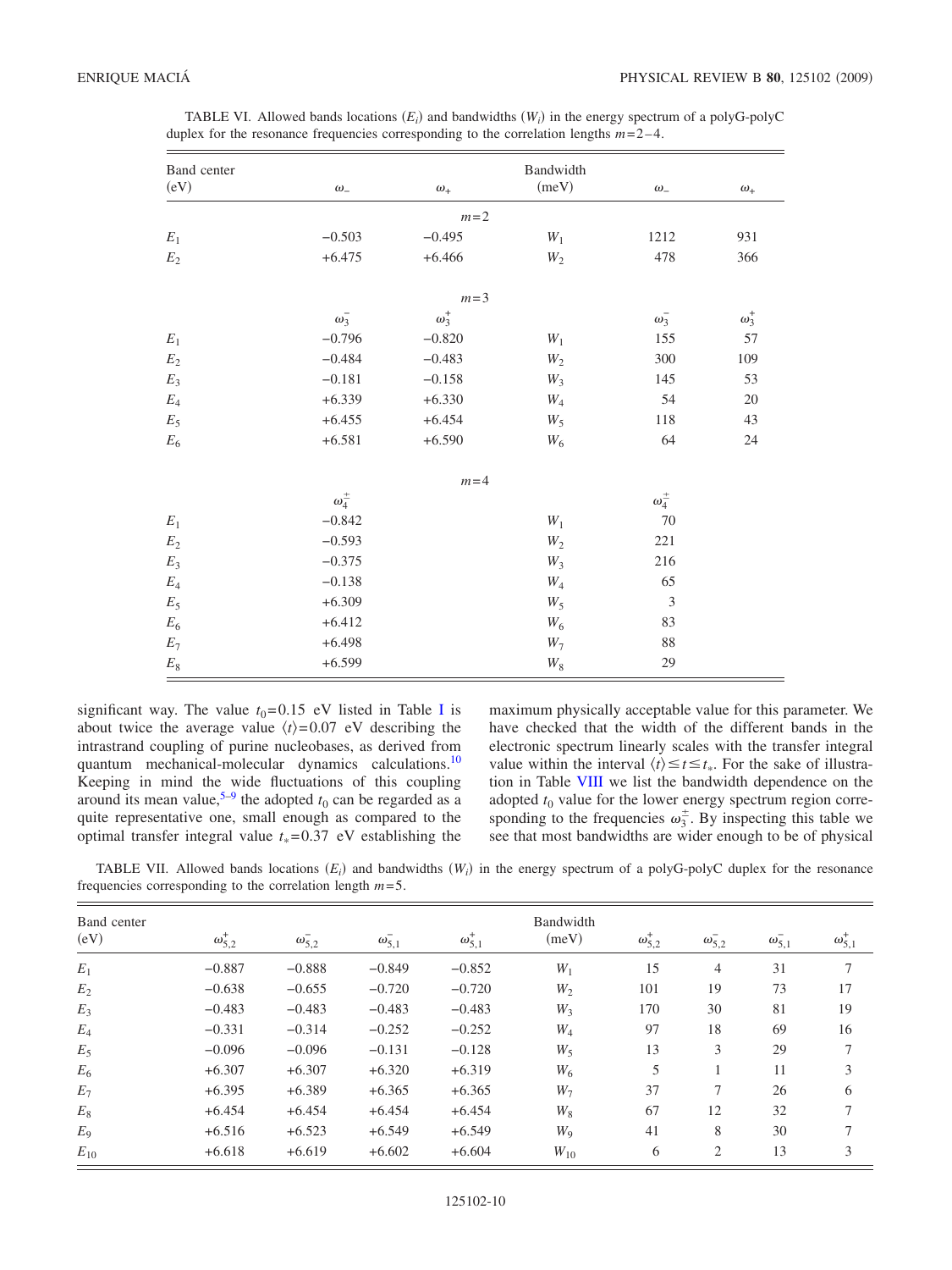<span id="page-10-0"></span>TABLE VIII. Dependence of the low energy bandwidths *Wi* in  $(meV)$  on the adopted transfer integral value  $t$  (in eV) in the energy spectrum of a polyG-polyC duplex for the resonance frequencies  $\omega_3^{\pm}$ .

| $\omega_3^-$ bandwidth | $t = 0.07$ | $t = 0.15$ | $t = 0.30$ |
|------------------------|------------|------------|------------|
| $W_1$                  | 71         | 155        | 319        |
| $W_2$                  | 140        | 300        | 599        |
| $W_3$                  | 70         | 145        | 277        |
| $\omega_3^+$ bandwidth | $t = 0.07$ | $t = 0.15$ | $t = 0.30$ |
| $W_1$                  | 26         | 57         | 117        |
| $W_2$                  | 51         | 109        | 219        |
| $W_3$                  | 25         | 53         | 100        |

significance as compared to typical vibrational energy scales within the range 10–25 meV.

Finally, we note that the time scale corresponding to the resonance frequencies (see Table [III](#page-5-0)) spans from  $T \approx 5.1$  ps (for  $\omega_{5,1}$ ) to  $T \approx 15.9$  ps (for  $\omega_{5,1}^+$ ), reasonably fitting the characteristic 5–10 ps decay process time constant previ-ously reported from spectroscopy experiments.<sup>22,[23](#page-11-11)</sup> Accordingly, the time period of the standing waves related to the collective twist motion of the bps and the experimentally determined charge-transfer rates occur on comparable time scales. This result is in line with detailed numerical analysis on the kinetics of charge transfer in donor-bridge-acceptor systems in which electronic coupling can fluctuate in time due to the torsional motion of adjacent structural units relative to each other. $\frac{7}{1}$ 

## **V. CONCLUSIONS**

In this work we report on the emergence of helicoidal standing waves in the DNA duplex due to synchronized, collective twist motions of the bps which can efficiently enhance the  $\pi$ - $\pi$  orbital overlapping between *nonconsecutive* bps via a long-range, phonon-correlated tunneling effect. The resulting structural patterns can be described within the framework of dynamical phyllotaxis, so that for every standing wave characterized by its resonance frequency, we obtain a specific *DNA phyllotactic pattern*, describing the helical arrangement of the nucleobases along the duplex chain.

To this end, we have expressed charge-lattice interaction in terms of nearest-neighbor tight-binding equations describing the propagation of the charge through an effective linear lattice for certain frequency values, providing a realistic treatment which takes into account both the intrinsic threedimensional, helicoidal geometry of DNA, and the coupling between the electronic degrees of freedom and duplex DNA (low frequency) molecular dynamics. The corresponding effective transfer integrals include both helicoidal and dynamical effects in an intertwined fashion, allowing for a unified treatment of charge-lattice coupled dynamics in a fully analytical way in terms of Chebyshev polynomials.

In this way, we disclose the relationship between a number of  $\pi$ - $\pi$  overlapping resonance frequencies and the main features of the resulting DNA electronic band structure. A remarkable result regarding twist motion effects is that we can assign a *characteristic electronic structure* to each resonance frequency. Since these frequencies also determine a series of possible DNA configurations stemming from certain helical standing-waves patterns, we have the possibility of assigning such conformational structures to the electronic structure of the DNA chain in a direct and precise way. Such a link could have far-reaching consequences in order to relate electronic properties of nucleic acids to shape recognition processes of metabolic interest (v. g., protein-DNA bind-ing) at a molecular scale.<sup>51[,52](#page-12-8)</sup>

Another remarkable feature is that the fragmented nature of the energy spectrum gives rise to the presence of *two* different *energy scales* in the DNA band structure due to the main band fragmentation induced via twist coupling. Thus, we have a large energy scale (within the range  $\sim 6.5$  eV) determined by the width of the wide gap among the main bands, respectively, related to the nucleobases and sugarphosphate subsystems. In addition, we also have a small energy scale (ranging from about 0.25–0.02 eV) related to the presence of several narrow gaps in the spectra of resonant helical modes. The presence of these small activation energies in the electronic structure brings an additional mechanism in order to explain the anomalous absorption feature observed at low (10-100 meV) energies in optical conduc-tivity spectra of biological DNA samples.<sup>53[,54](#page-12-10)</sup>

Some words regarding the possible effect of the watercounterions surrounding on the collective twist motion of bps are in order. Broadly speaking these effects are twofold. On the one hand, both the on-site energies and the transfer integrals values could be changed as a consequence of the interaction of the sugar-phosphate and nucleobase subsystems with water molecules. On the other hand, viscous damping effects along with an enhancement of the bp effective mass should be introduced in the lattice Hamiltonian. According to detailed quantum chemical-molecular dynamics calculations the fluctuation of counterions are strongly counterbalanced by the surrounding water, leading to large oscillations of the on-site energies. In contrast, the transfer integral couplings depend only on DNA conformation and are not significantly affected by the solvent.<sup>21</sup> Therefore, one should not expected a relevant influence of the environment on the reported bandwidths, which are mainly determined by the transfer integral values, though the precise location of the bands would be probably affected by the on-site energy modulation. Within our adopted approach such a modulation could be readily incorporated into the renormalized on-site energies describing the Watson-Crick energetics given by Eq. ([2](#page-1-2)). In fact, the study of a possible competition between onsite energy fluctuations arising from environmental effects (favoring localization of charge) and the existence of offdiagonal correlations in the electronic Hamiltonian stemming from the  $\pi$ - $\pi$  orbital overlapping mechanism presented in this work would be a very appealing issue deserving further study, particularly in the light of the recent results reporting on the crucial role of correlated fluctuations of the bps dynamics in the Landauer conductance of DNA chains.<sup>55</sup> Regarding the lattice Hamiltonian one expects that damping effects are not very important, particularly for chains con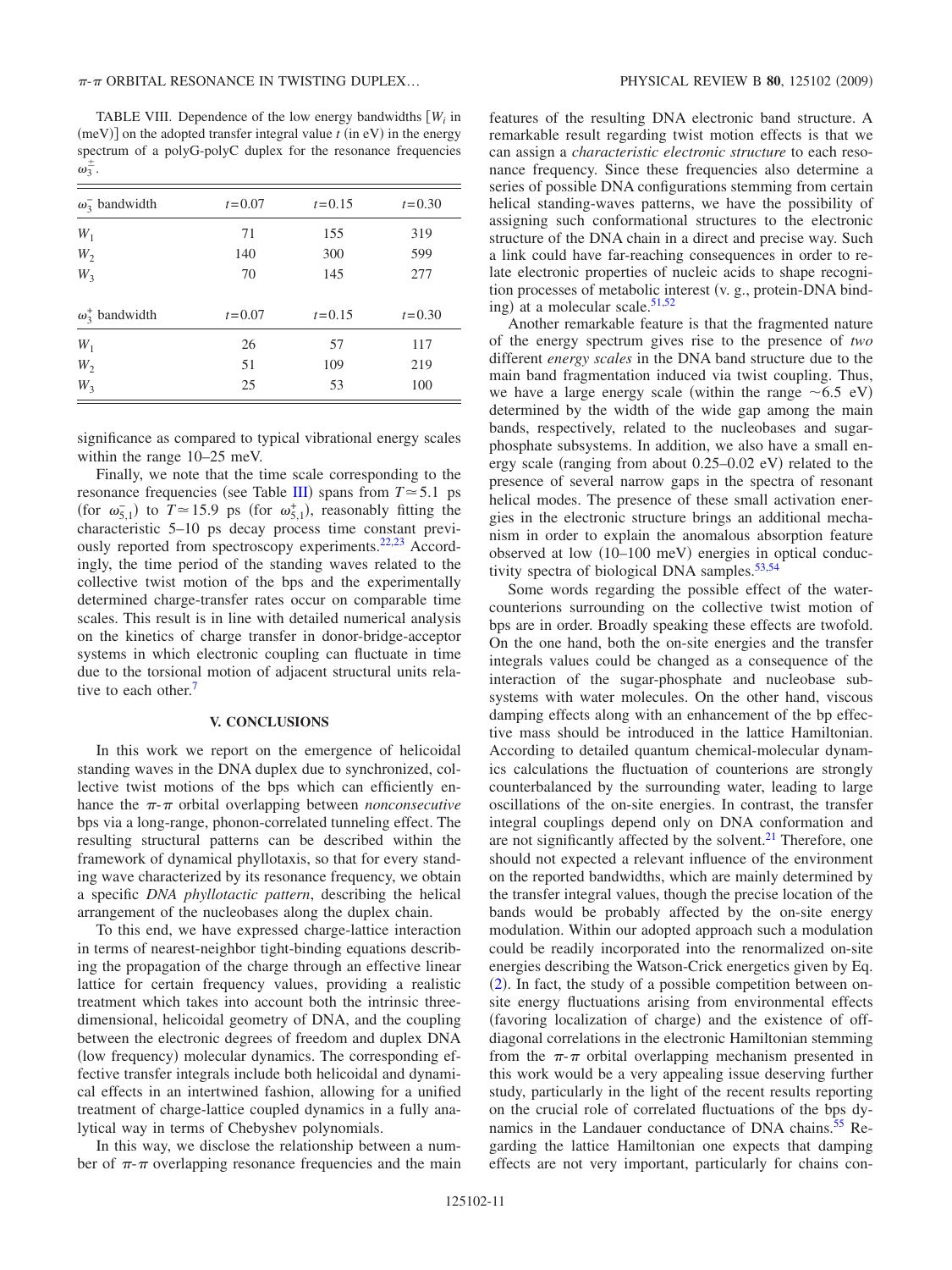taining less than  $10^3$  bps.<sup>56</sup> Thus, the main dynamical effect on the collective twist motion is expected to arise from the effective-mass enhancement of the bps, leading to a relative increase in the resonance frequencies by just a few percent.

As a final remark we note that most quasiperiodic systems also exhibit highly fragmented, fractal-like energy spectra.<sup>41</sup> In the case of DNA chains grown according to the Fibonacci sequence, the main features of the fragmentation pattern have been ascribed to the presence of long-range spatial correlations of nucleobases under static conditions. $57$  Thus, the analysis of possible competing effects between energy spectra fragmentation schemes arising from an aperiodic distribution of on-site energies in the nucleobase subsystem, on the one hand, and fragmentation patterns stemming from charge-lattice coupling dynamical effects in synthetic Fibonacci DNA, on the other hand, would be a very appealing issue to be considered in a forthcoming extension of this work.

## **ACKNOWLEDGMENTS**

I warmly thank Alexander Voityuk for sharing useful information and M. V. Hernández for a critical reading of the manuscript. This work has been supported by the Universidad Complutense de Madrid and Banco Santander through Project No. PR34/07-15824.

- <span id="page-11-0"></span>1D. Beeker, A. Adhikary, and M. D. Sevilla, in *Charge Migration in DNA. Perspectives from Physics, Chemistry and Biology*, edited by T. Chakraborty (Springer, Berlin, 2007), p. 139.
- <sup>2</sup>E. Braun, Y. Eichen, U. Sivan, and G. Ben-Yoseph, Nature (London) **391**, 775 (1998).
- <span id="page-11-1"></span>3C. R. Treadway, M. G. Hill, and J. K. Barton, Chem. Phys. **281**, 409 (2002).
- <span id="page-11-2"></span><sup>4</sup>R. G. Endres, D. L. Cox, and R. R. P. Singh, Rev. Mod. Phys. **76**, 195 (2004).
- <span id="page-11-3"></span><sup>5</sup> A. A. Voityuk, J. Chem. Phys. **128**, 045104 (2008).
- <span id="page-11-4"></span>6A. A. Voityuk, K. Siriwong, and N. Rösch, Phys. Chem. Chem. Phys. 3, 5421 (2001).
- <span id="page-11-31"></span>7Y. A. Berlin, F. C. Grozema, L. D. A. Siebbeles, and M. A. Ratner, J. Phys. Chem. C 112, 10988 (2008).
- <span id="page-11-5"></span>8Y. A. Berlin, I. V. Kurnikov, D. Beratan, M. A. Ratner, and A. L. Burin, in *DNA Electron Transfer Processes: Some Theoretical Notions*, edited by G. B. Schuster (Springer, Berlin, 2004), p. 1.
- <span id="page-11-6"></span><sup>9</sup> A. Troisi and G. Orlandi, J. Phys. Chem. B **106**, 2093 (2002).
- <span id="page-11-7"></span><sup>10</sup> A. A. Voityuk, J. Chem. Phys. **128**, 115101 (2008).
- <span id="page-11-8"></span><sup>11</sup>A. A. Voityuk, J. Jortner, M. Bixon, and N. Rösch, J. Chem. Phys. **114**, 5614 (2001); A. A. Voityuk, Chem. Phys. Lett. 439, 162 (2007).
- 12P. J. de Pablo, F. Moreno-Herrero, J. Colchero, J. Gomez Herrero, P. Herrero, A. M. Baro, P. Ordejón, J. M. Soler, and E. Artacho, Phys. Rev. Lett. **85**, 4992 (2000).
- 13R. Di Felice, A. Calzolari, E. Molinari, and A. Garbesi, Phys. Rev. B 65, 045104 (2001).
- 14H. Wang, J. P. Lewis, and O. F. Sankey, Phys. Rev. Lett. **93**, 016401 (2004).
- 15Y. A. Berlin, M. L. Burin, and M. A. Ratner, Superlattices Microstruct. **28**, 241 (2000).
- 16E. Artacho, M. Machado, D. Sánchez-Portal, P. Ordejón, and J. M. Soler, Mol. Phys. 101, 1587 (2003).
- <sup>17</sup>H. Sugiyama and I. Saito, J. Am. Chem. Soc. **118**, 7063 (1996).
- <sup>18</sup>E. B. Starikov, Philos. Mag. **85**, 3435 (2005).
- <span id="page-11-13"></span>19K. Senthilkumar, F. C. Grozema, C. Fonseca Guerra, F. M. Bickelhaupt, F. D. Lewis, Y. A. Berlin, M. A. Ratner, and L. D. A. Siebbeles, J. Am. Chem. Soc. 127, 14894 (2005).
- <span id="page-11-14"></span>20F. C. Grozema and L. D. A. Siebbeles, in *Charge Migration in DNA. Perspectives from Physics, Chemistry and Biology* Ref. [1](#page-11-0)), p. 21.
- <span id="page-11-9"></span><sup>21</sup> T. Kubar and M. Elstner, J. Phys. Chem. B **112**, 8788 (2008).
- <span id="page-11-10"></span>22C. Wan, T. Fiebig, S. O. Kelley, C. R. Treadway, J. K. Barton, and A. H. Zewail, Proc. Natl. Acad. Sci. U.S.A. **96**, 6014  $(1999).$
- <span id="page-11-11"></span>23C. Wan, T. Fiebig, O. Schiemann, J. K. Barton, and A. H. Zewail, Proc. Natl. Acad. Sci. U.S.A. 97, 14052 (2000).
- <span id="page-11-12"></span>24Y. Duan, P. Wilkosz, M. Crowley, and J. Rosenberg, J. Mol. Biol. **272**, 553 (1997).
- <span id="page-11-15"></span><sup>25</sup> S. Roche, Phys. Rev. Lett. **91**, 108101 (2003).
- 26Y. Zhu, C. C. Kaun, and H. Guo, Phys. Rev. B **69**, 245112  $(2004).$
- <span id="page-11-29"></span>27W. Ren, J. Wang, Z. Ma, and H. Guo, Phys. Rev. B **72**, 035456 (2005); J. Chem. Phys. 125, 164704 (2006).
- <span id="page-11-30"></span> $^{28}$  A.-M. Guo and H. Xu, Physica B **391**, 292 (2007).
- 29R. Gutiérrez, S. Mandal, and G. Cuniberti, Phys. Rev. B **71**, 235116 (2005).
- <span id="page-11-16"></span>30R. Gutiérrez, S. Mohapatra, H. Cohen, D. Porath, and G. Cuniberti, Phys. Rev. B 74, 235105 (2006).
- <span id="page-11-17"></span>31G. Cuniberti, E. Maciá, A. Rodríguez and R. A. Römer, in *Charge Migration in DNA. Perspectives from Physics, Chemis-*try and Biology (Ref. [1](#page-11-0)), p. 1.
- <span id="page-11-18"></span><sup>32</sup>E. Maciá, Phys. Rev. B **76**, 245123 (2007).
- <span id="page-11-19"></span><sup>33</sup> J. P. Lewis, Th. E. Cheatham III, E. B. Starikov, H. Wang, and O. F. Sankey, J. Phys. Chem. B 107, 2581 (2003).
- <span id="page-11-20"></span><sup>34</sup> C. J. Paez and P. A. Shulz, Microelectron. J. **39**, 1222 (2008).
- <span id="page-11-21"></span><sup>35</sup>Phyllotaxis refers to the geometrical ordering of certain botanical elements, like leaves or flowers, on the stem of a plant. The interested reader is referred to the classical works: I. Adler, J. Theor. Biol. 45, 1 (1974); 53, 435 (1975); 65, 29 (1977); G. J. Mitchison, Science 196, 270 (1977); R. V. Jean, *Phyllotaxis: A Systemic Study in Plant Morphogenesis* Cambridge University Press, Cambridge, 1994).
- <span id="page-11-22"></span>36N. Rivier, R. Occelli, J. Pantaloni, and A. J. Lissowski, J. Phys. (France) 45, 49 (1984).
- <span id="page-11-23"></span><sup>37</sup>L. S. Levitov, Phys. Rev. Lett. **66**, 224 (1991); EPL **14**, 533  $(1991).$
- <span id="page-11-24"></span><sup>38</sup> S. Douady and Y. Couder, Phys. Rev. Lett. **68**, 2098 (1992).
- <span id="page-11-25"></span><sup>39</sup> E. Maciá, Z. Kristallogr. **224**, 91 (2009).
- <sup>40</sup>E. Maciá, Rep. Prog. Phys. **69**, 397 (2006).
- <span id="page-11-26"></span>41E. Maciá, *Aperiodic Structures in Condensed Matter: Funda*mentals and Applications (CRC Press, Boca Raton, FL, 2009).
- <span id="page-11-27"></span> $42$ E. Maciá and S. Roche, Nanotechnology 17, 3002 (2006).
- <span id="page-11-28"></span><sup>43</sup> E. Maciá, Phys. Rev. B **74**, 245105 (2006); **75**, 035130 (2007).